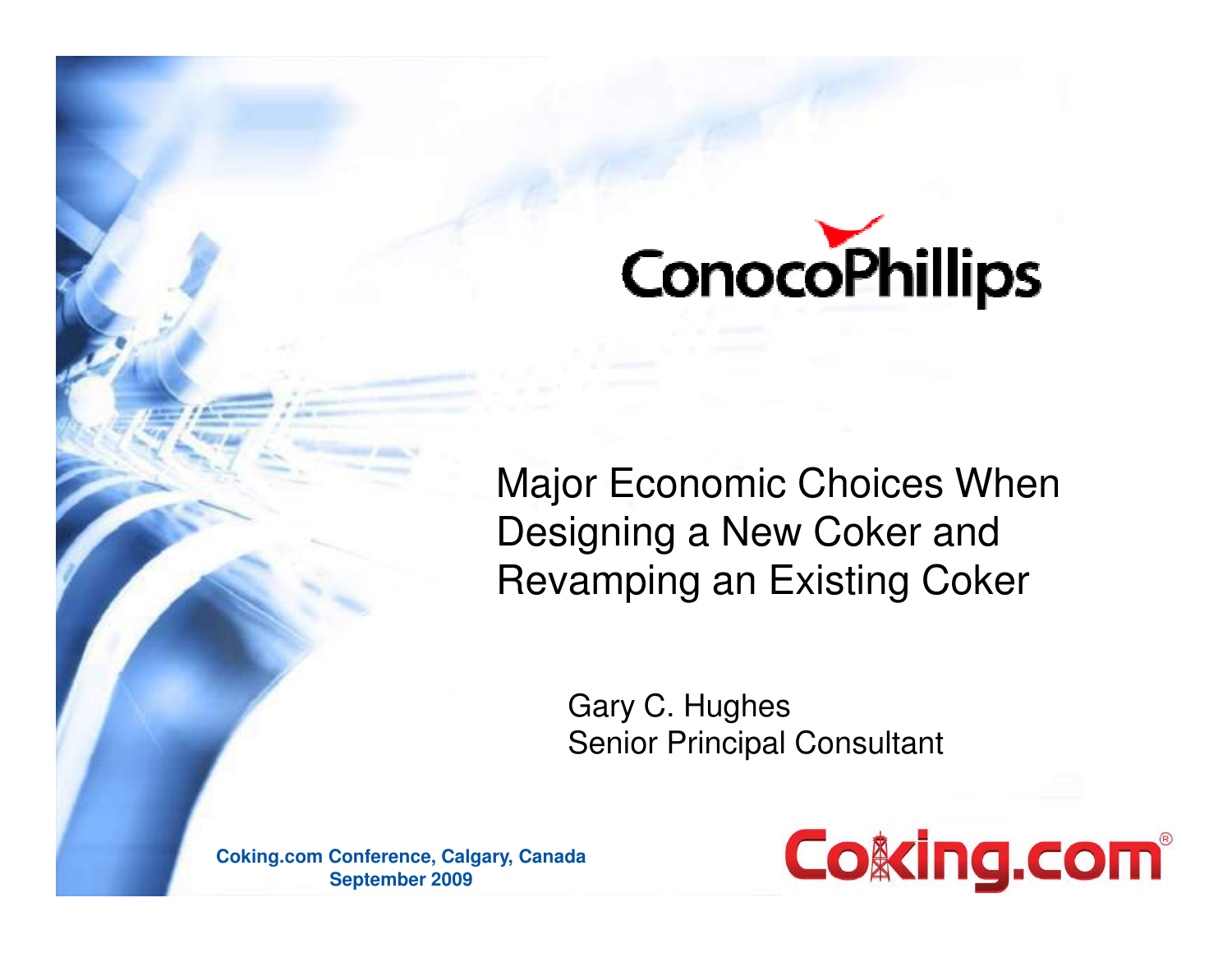### **Qualities of a Top Quartile Coker**

Performing today. Preparing for tomorrow.

- $\mathbb{R}^n$ Safety – Every worker goes home safe
- a. Environmental safeguarding
	- Energy efficiency

П

- $\overline{\phantom{a}}$ Reliability and flexibility
- П Economic and robust
- $\blacksquare$ Critical: Your design basis

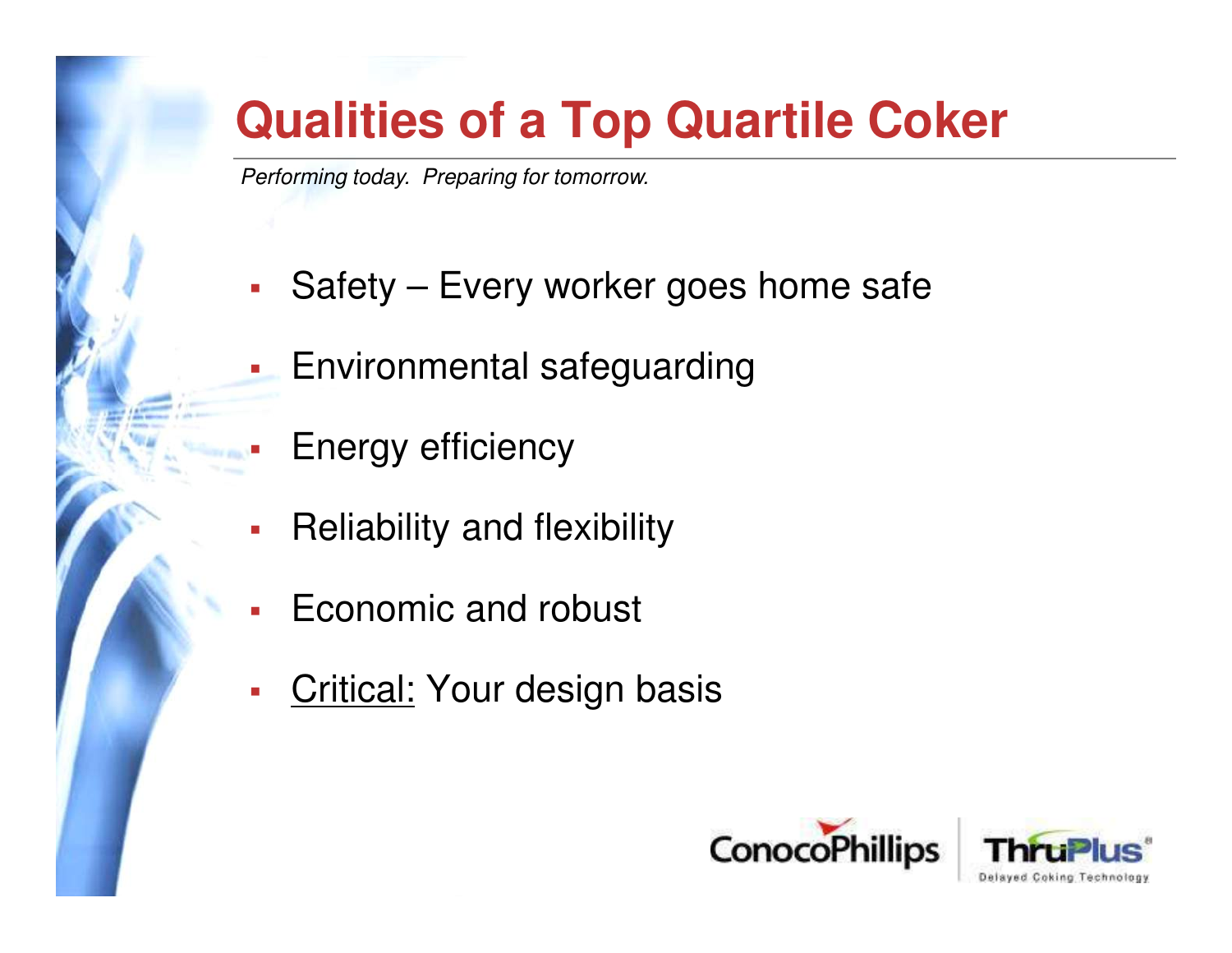Performing today. Preparing for tomorrow.

### **Address Source of Safety Issues Not Just Symptoms!!**

- ä. Remove worker from the hazard
- $\mathcal{L}_{\mathcal{A}}$ Protect from inappropriate actions
- П Emergency protective systems
- $\mathcal{L}_{\mathcal{A}}$ Other safety design features



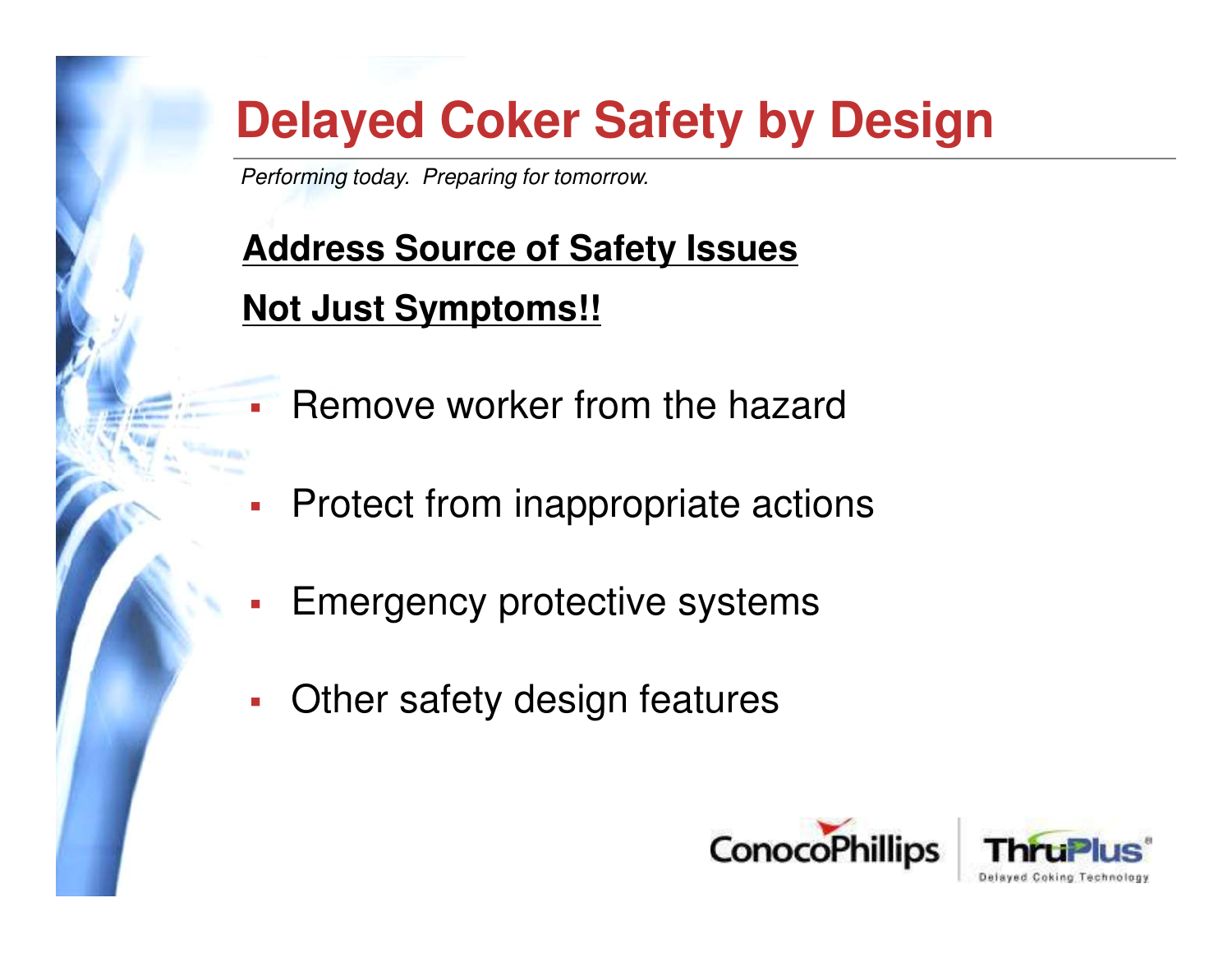Performing today. Preparing for tomorrow.

#### **Remove Worker From the Hazard**

#### Remote Unheading Valves



http://www.curtisswright.com/art/oil/large\_oil2.jpg

#### Remote Cutting Operations





http://www.cia-inspection.com/inspection\_overview.htm

http://news.thomasnet.com/images/large/467/467569.jpg

#### Remote Valve Actuation



#### Use of Clean, Air Conditioned Cabin





http://www.coking.com/Vendor/Oxbow.htm



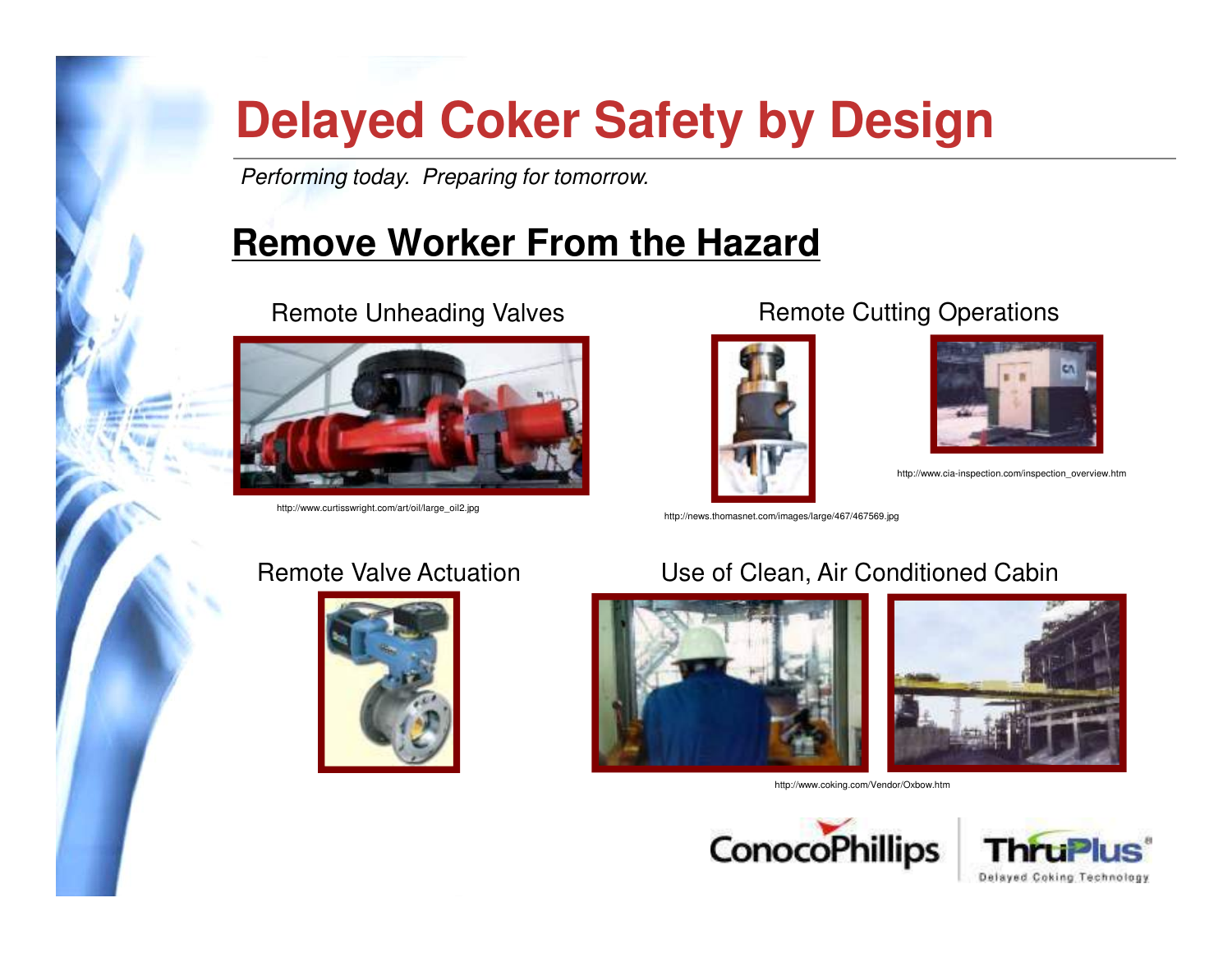Performing today. Preparing for tomorrow.

#### **Protect from Inappropriate Actions**

- $\mathcal{L}_{\mathcal{A}}$ Operator training and procedures
- П **Interlocks** 
	- ▬ $-$  Prevent loss of hydrocarbon containment
- $\mathcal{L}_{\mathcal{A}}$  Layouts
	- ▬Minimizes multi-deck design
- $\mathbb{R}^n$ Visual critical instrumentation



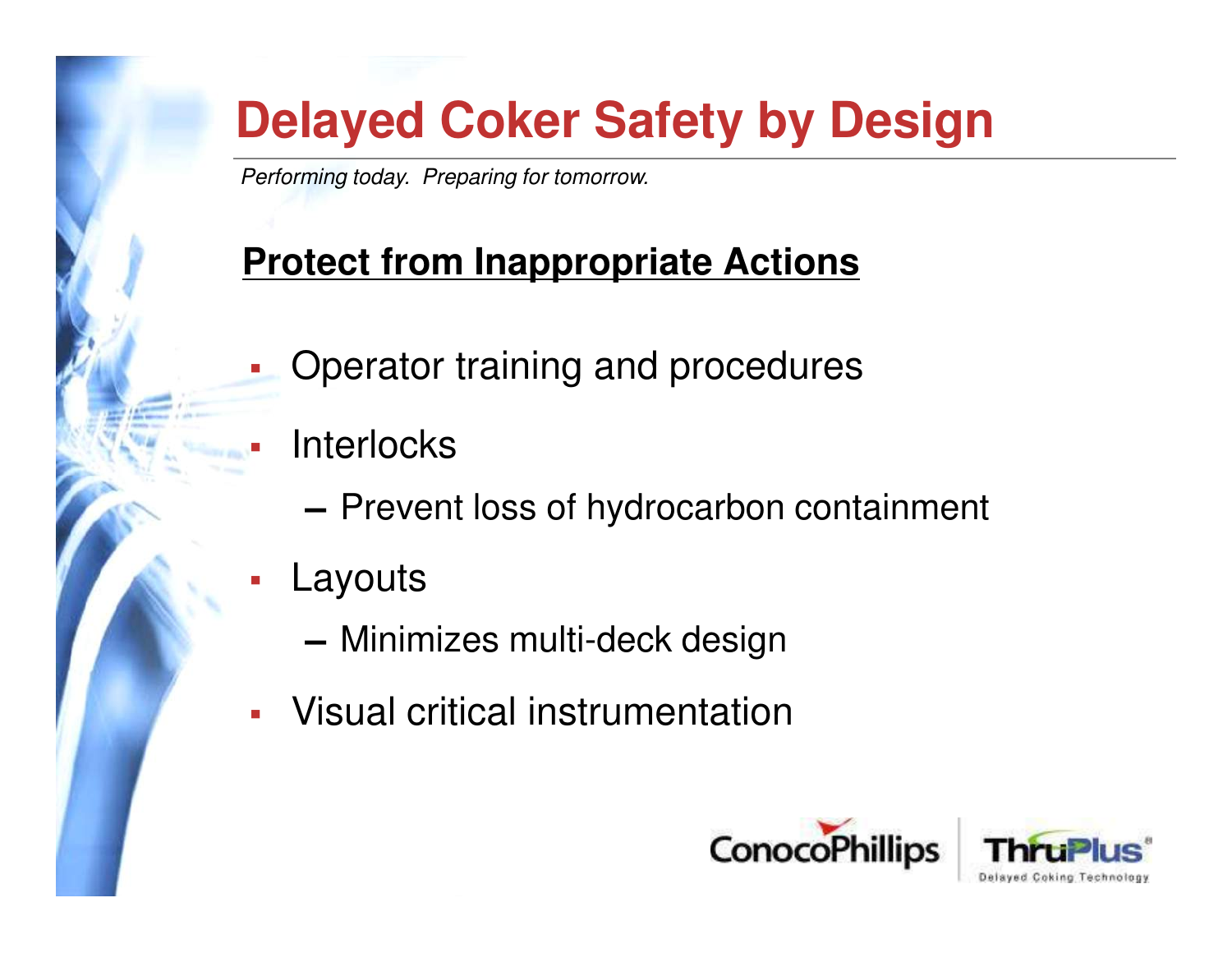Performing today. Preparing for tomorrow.

Ш

#### **Emergency Protective Systems**

- Ш Egress routes from coke drum structure
	- Radiant shielding of stairways and valve controls
- П Drill cabin – fire rating with blast protection
- $\overline{\phantom{a}}$ Water deluge systems for top and bottom heads
- П Solid decks: top and bottom unheading decks
- П Ongoing auditing of safety systems

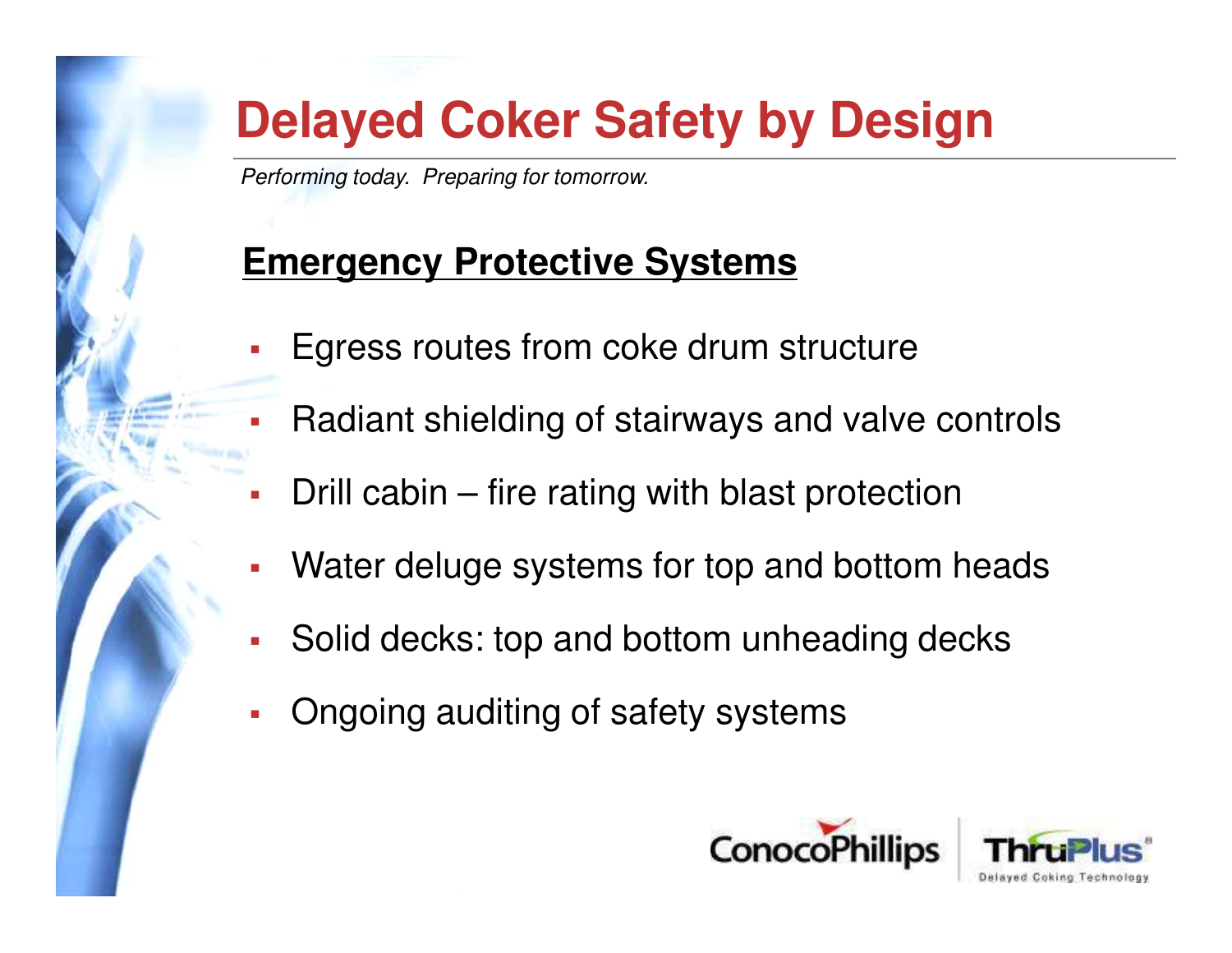Performing today. Preparing for tomorrow.

#### **Emergency Protective Systems**



Courtesy of Billings Refinery



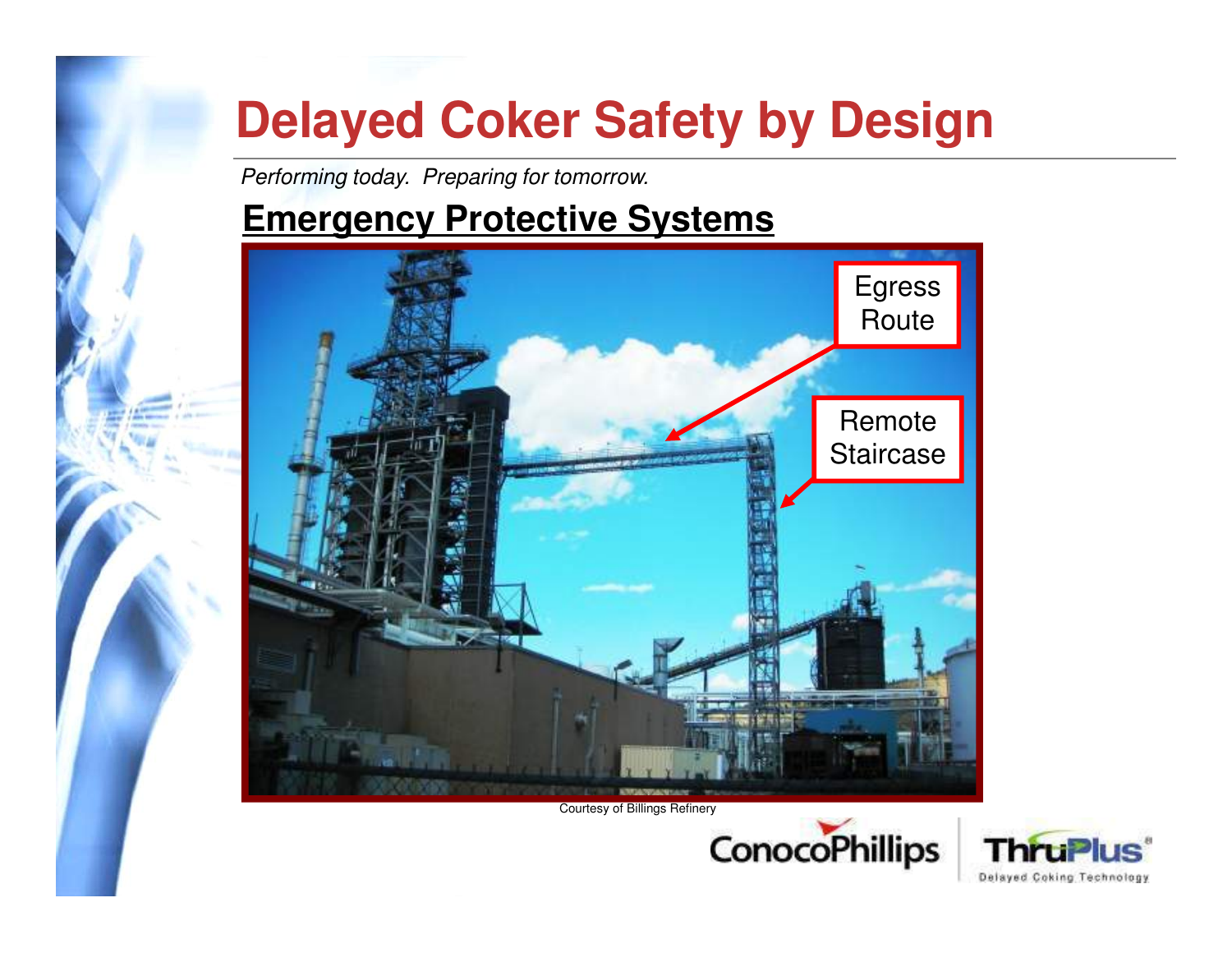Performing today. Preparing for tomorrow.

### **Other Safety Design Features**

- Relief valves on coke drums, not on overhead line
	- Fixed sloped-wall and pit design
- Ejector application on top of coke drums
- Open deck piping lay-out

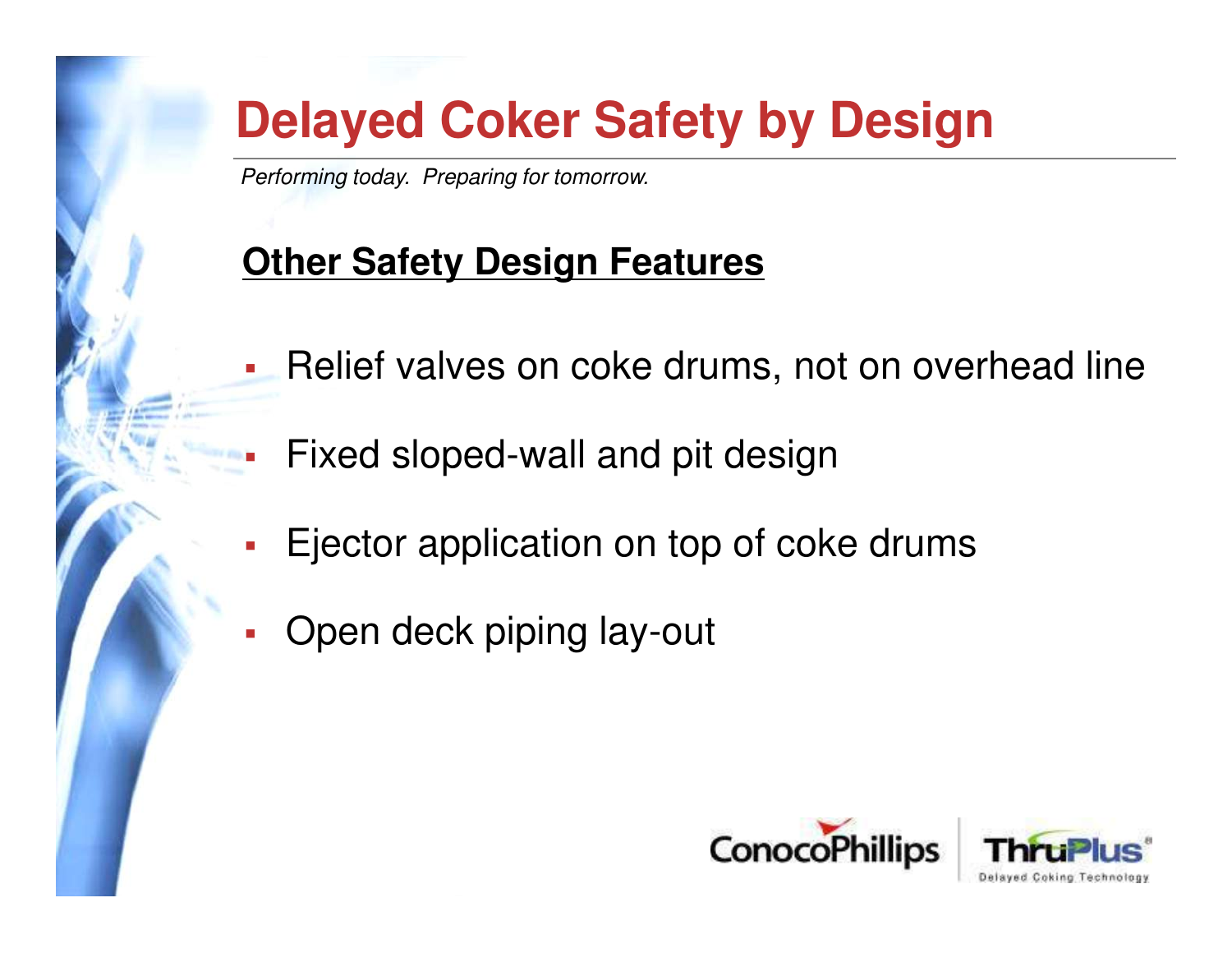### **Environmental Safeguarding**

Performing today. Preparing for tomorrow.

#### **Minimize Emissions**

**Dust** 



http://anchertrading.com/imagens/img13.jpg

**Through Coke Handling Design**

Furnace Stack



energizenowinitiative.blogspot.com http://www.questtrutec.com/Portals/0/heater.jpg

**Through Furnace Design,Use of State-Of-The ArtTechnology**

Flare Emissions



**Through Good Equipment Design and Operating Procedures**



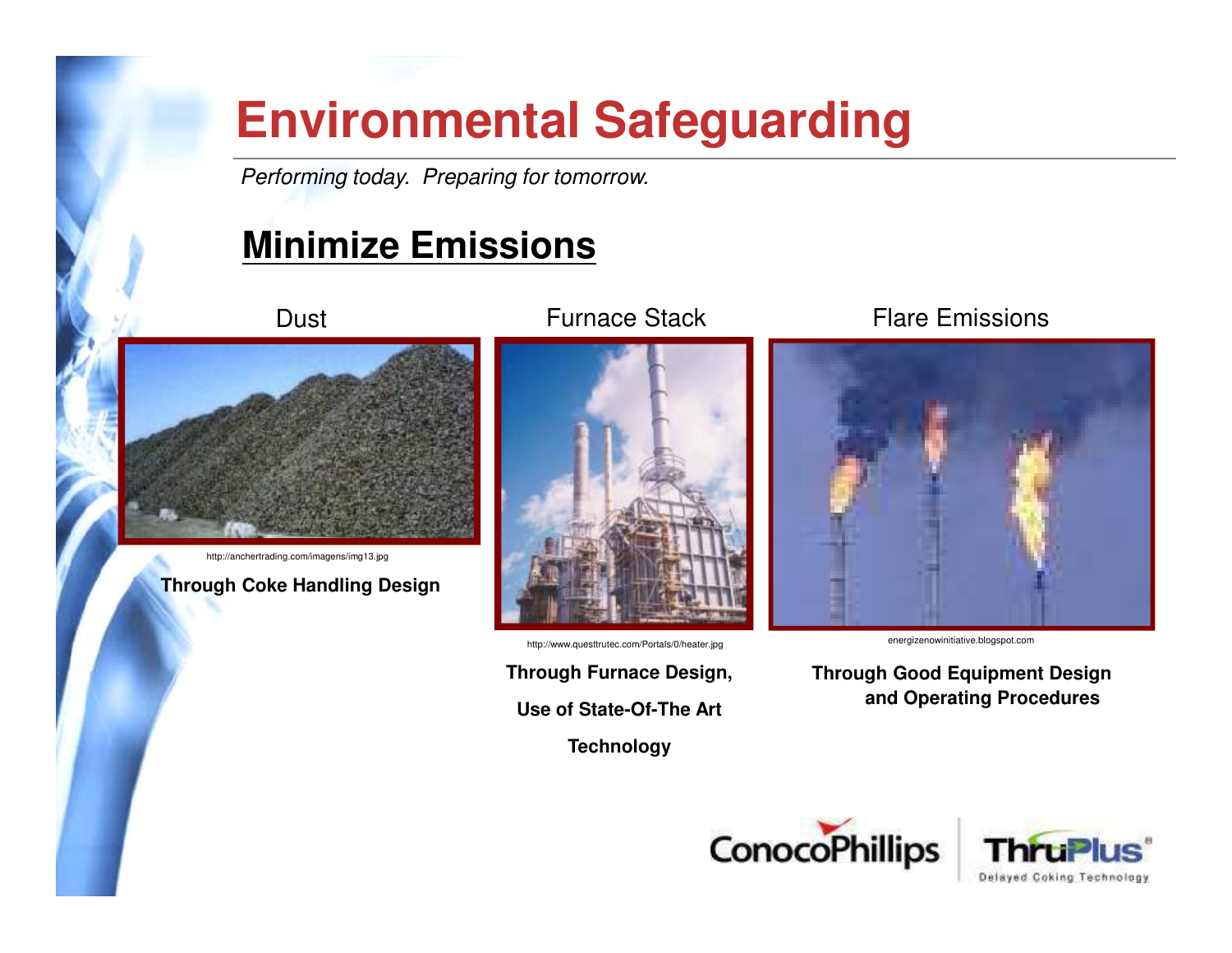### **Environmental Safeguarding**

Performing today. Preparing for tomorrow.

### **Closed Blowdown System**

- П Minimizes air, water, and noise pollution
- П Recover steam and hydrocarbon vapors fromoff-line coke drums
- П Minimize coke drum relief impact on the flare



http://thumbs.dreamstime.com/thumb\_227/1200604108B54Twj.jpg



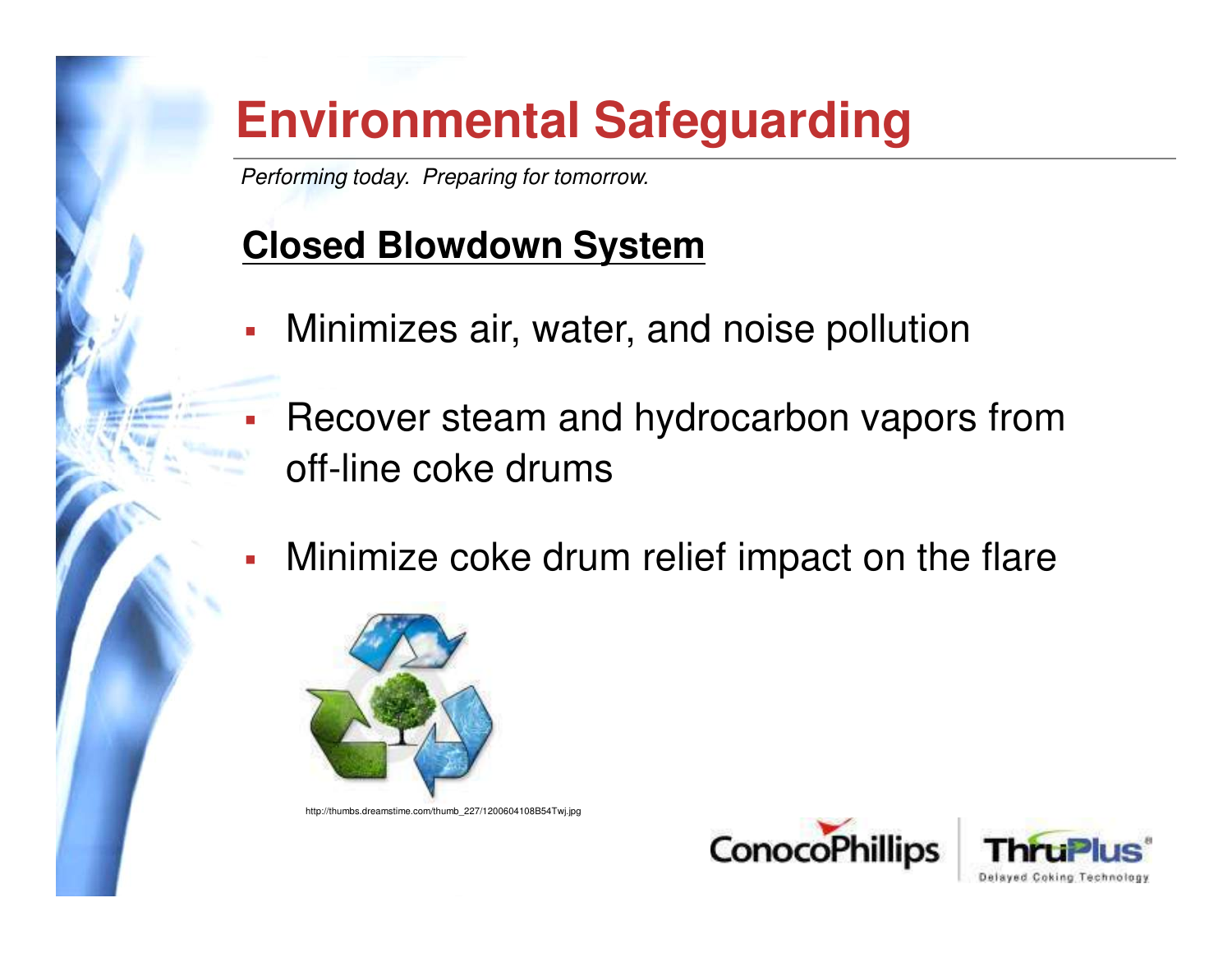### **Environmental Safeguarding**

Performing today. Preparing for tomorrow.

### **Sludge Processing**

- П Greatly reduces refinery waste
	- ▬ $-$  Inject sludge into closed blowdown system
	- $-$  Inject sludge directly into coke drums
- П **Reduces refinery operating cost!!**



http://thumbs.dreamstime.com/thumb\_227/1200604108B54Twj.jpg



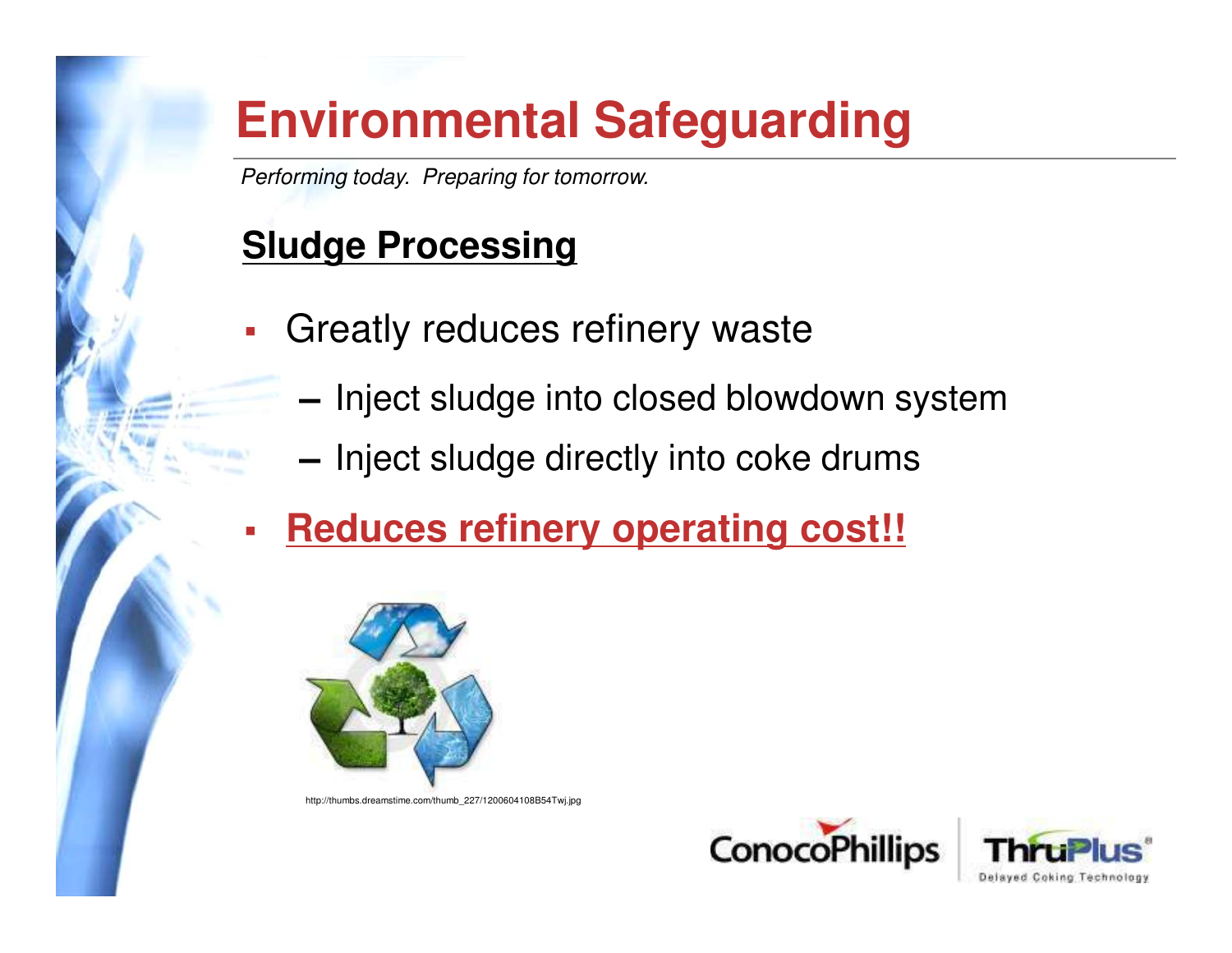## **Energy Efficiency**

Performing today. Preparing for tomorrow.

### **Fuel Requirement is Largest Coker Energy Cost**

- П Optimize feed pre-heat and furnace design
	- ▬ Utilize pinch technology to maximize efficiency, minimize cost
	- ▬- Design for low excess air to maximize furnace efficiency
	- ▬— Include high efficiency furnace heat recovery system
	- ▬- Consider ceramic coating for furnace tubes and refractory

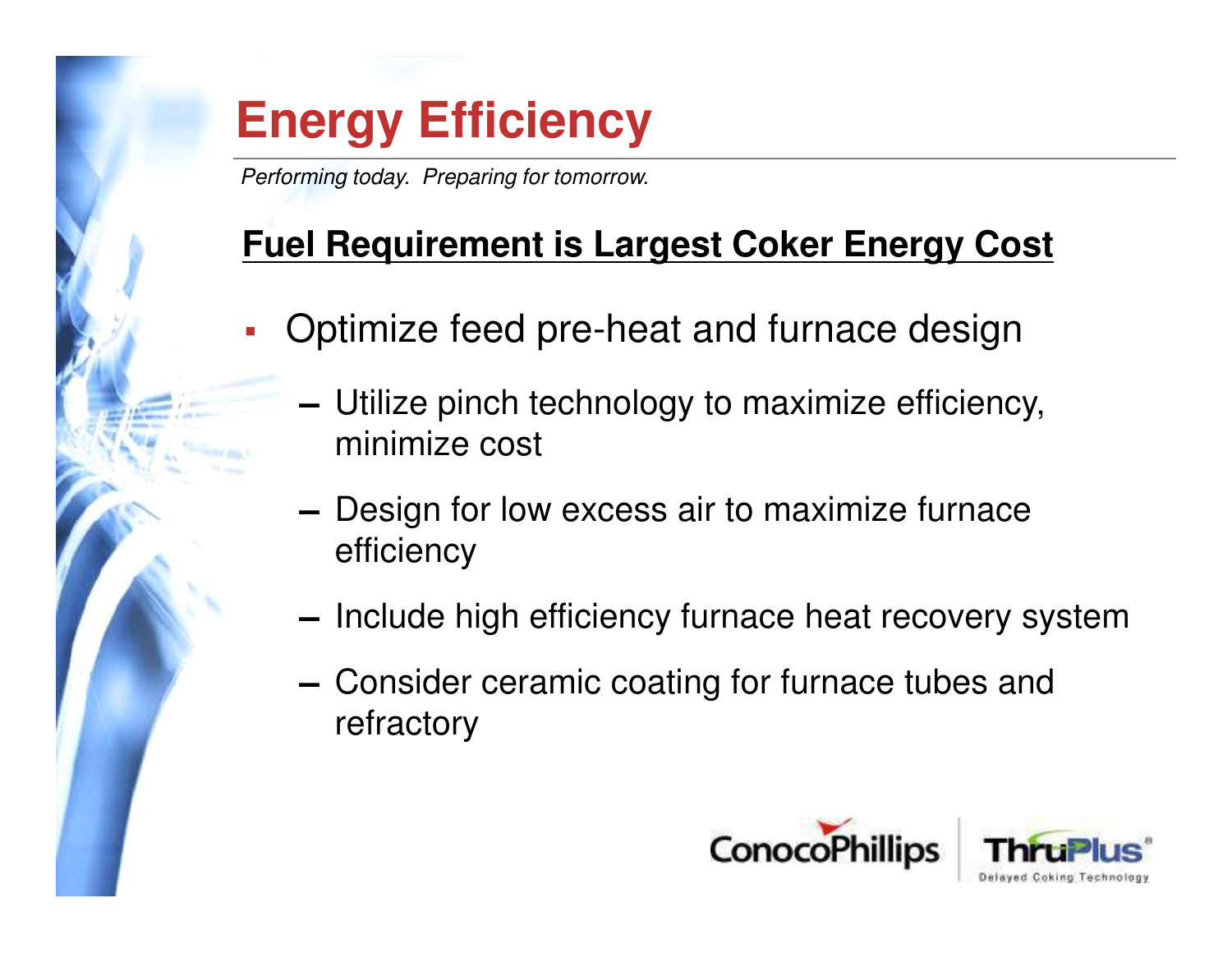Performing today. Preparing for tomorrow.

- П On-stream factor
- П Furnace design
- П Coke drum design
- П Coke handling system



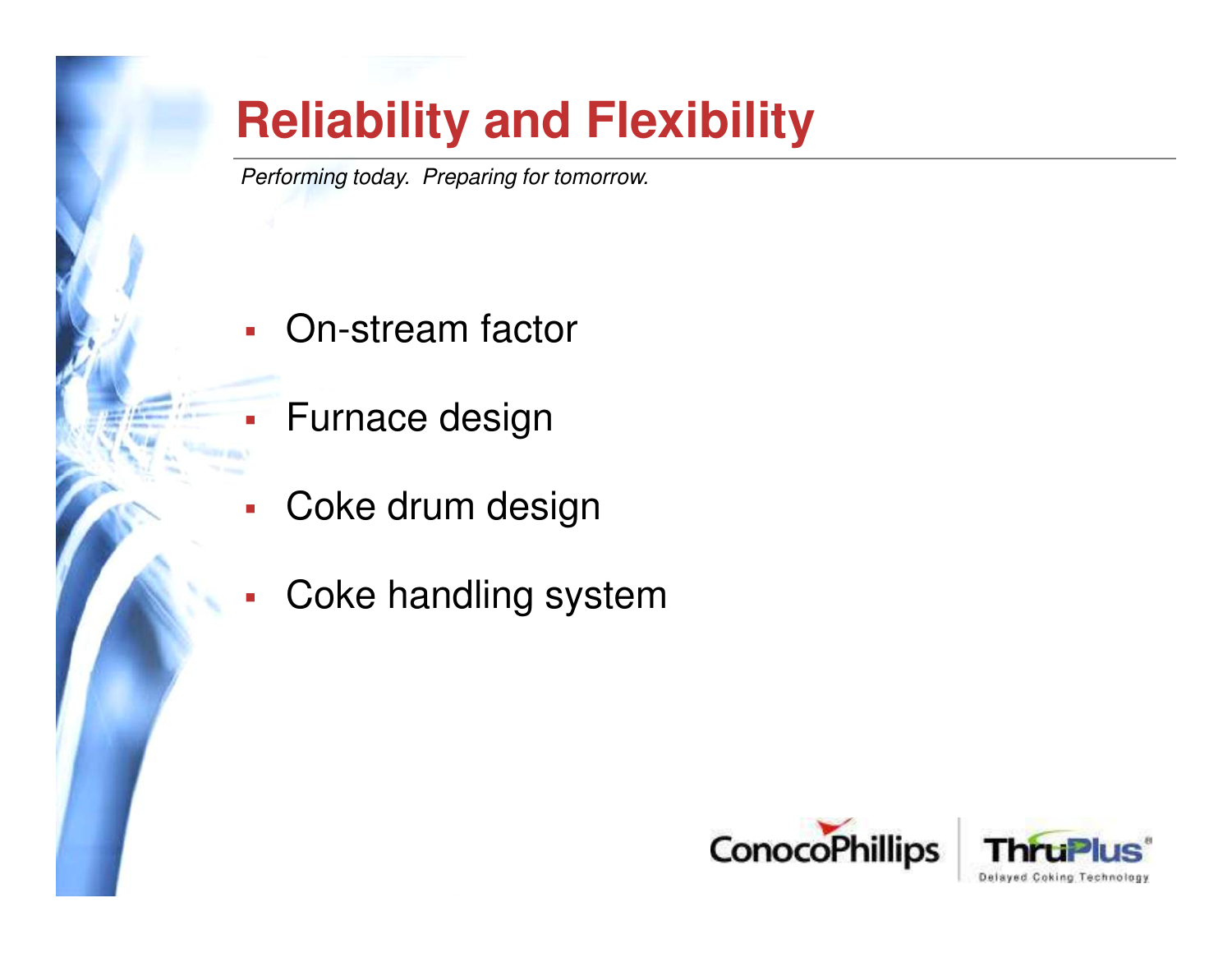Performing today. Preparing for tomorrow.

### **On-Stream Factor**

- Target 97% on-stream factor
- On-stream factor affected by:
	- ▬Operating duration between major turnarounds
	- ▬ $-$  Furnace design
	- ▬Coke drum life
	- ▬— Flash zone design
	- ▬- Learning from experienced designers, equipment suppliers, and operations personnel
- П Operation of 35,000 BPD (5600 metric tons per day)
- П Coker can be worth more than \$1million per day

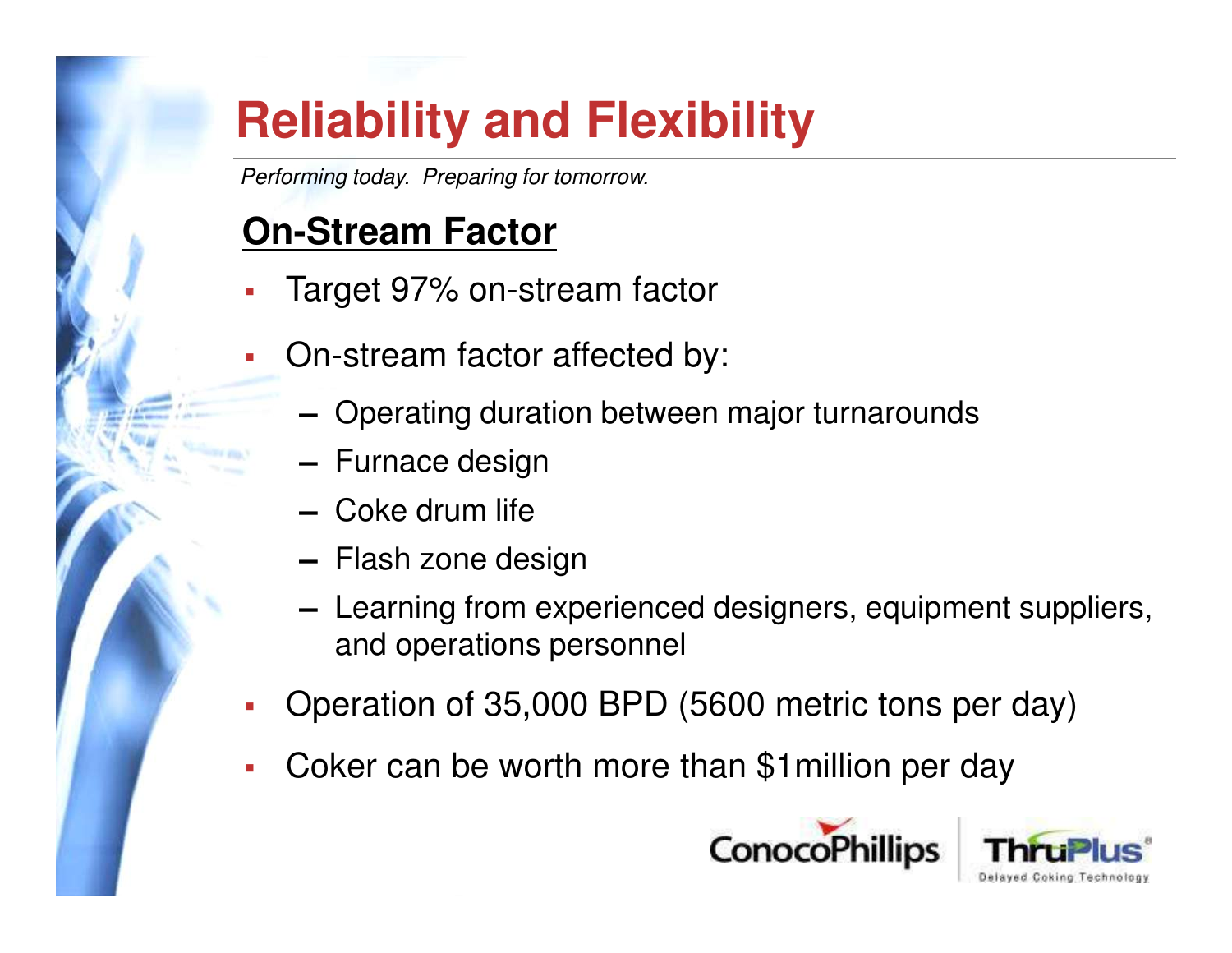Performing today. Preparing for tomorrow.

### **High Efficiency, Low Fouling Rate, Furnace Design!!**

- ▉ Good double fired furnace
	- Minimize fouling

Ш

- ▬ $-$  Low peak to average flux
- ▬ $-$  High velocity
- ▬ $-$  Short residence time
- П On-stream spalling capability
- П Pigging capability
- П Proper instrumentation



Billings Refinery Coker Courtesy of CoP



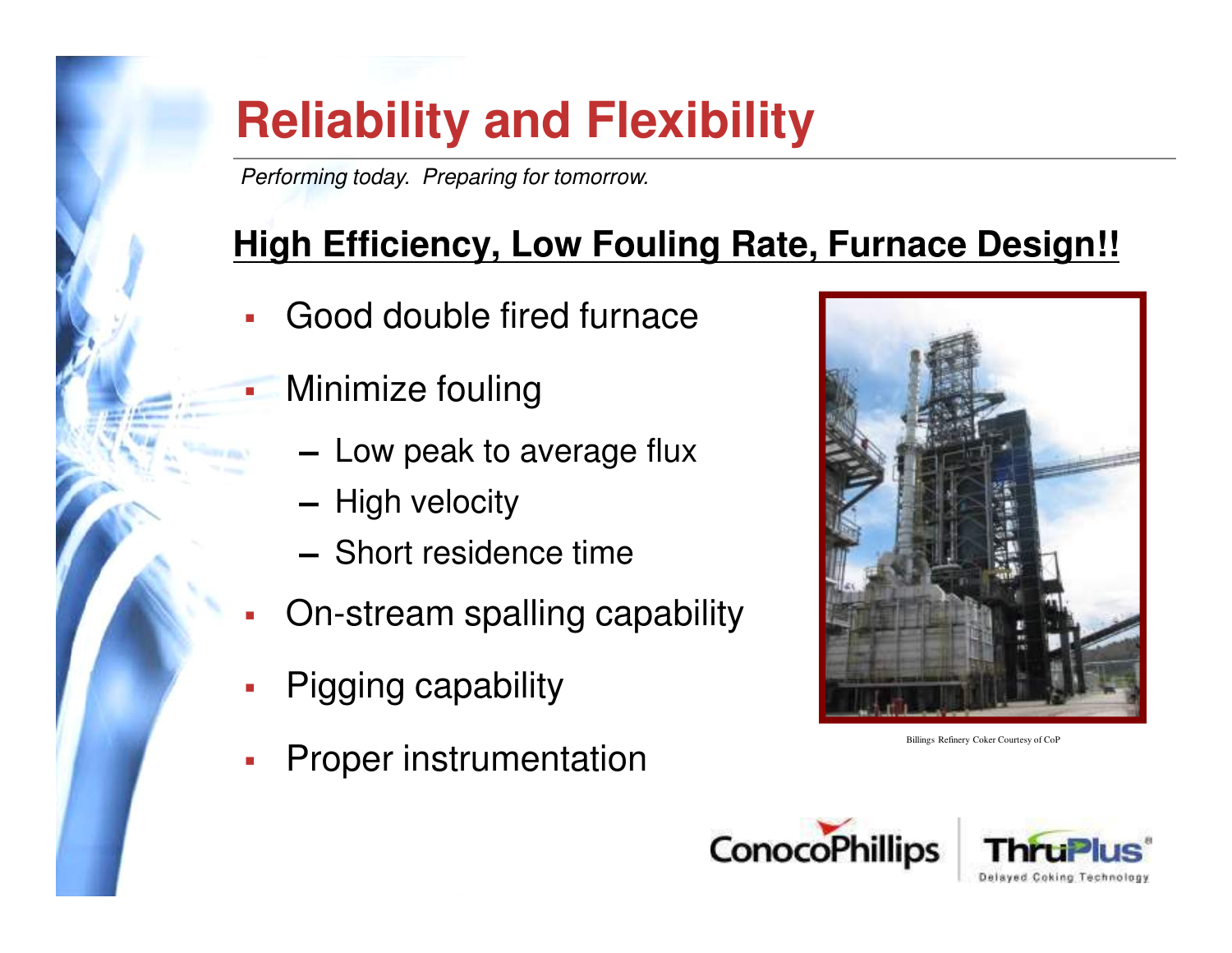Performing today. Preparing for tomorrow.

### **High Efficiency, Low Fouling Rate, Furnace Design!!**

- Radiant tube support design
- Correct metallurgy
- Return bend design
- Special piping from furnace outlet



Billings Refinery Coker Courtesy of CoP

#### **Good Design Minimizes Downtime, Gets More Throughput**



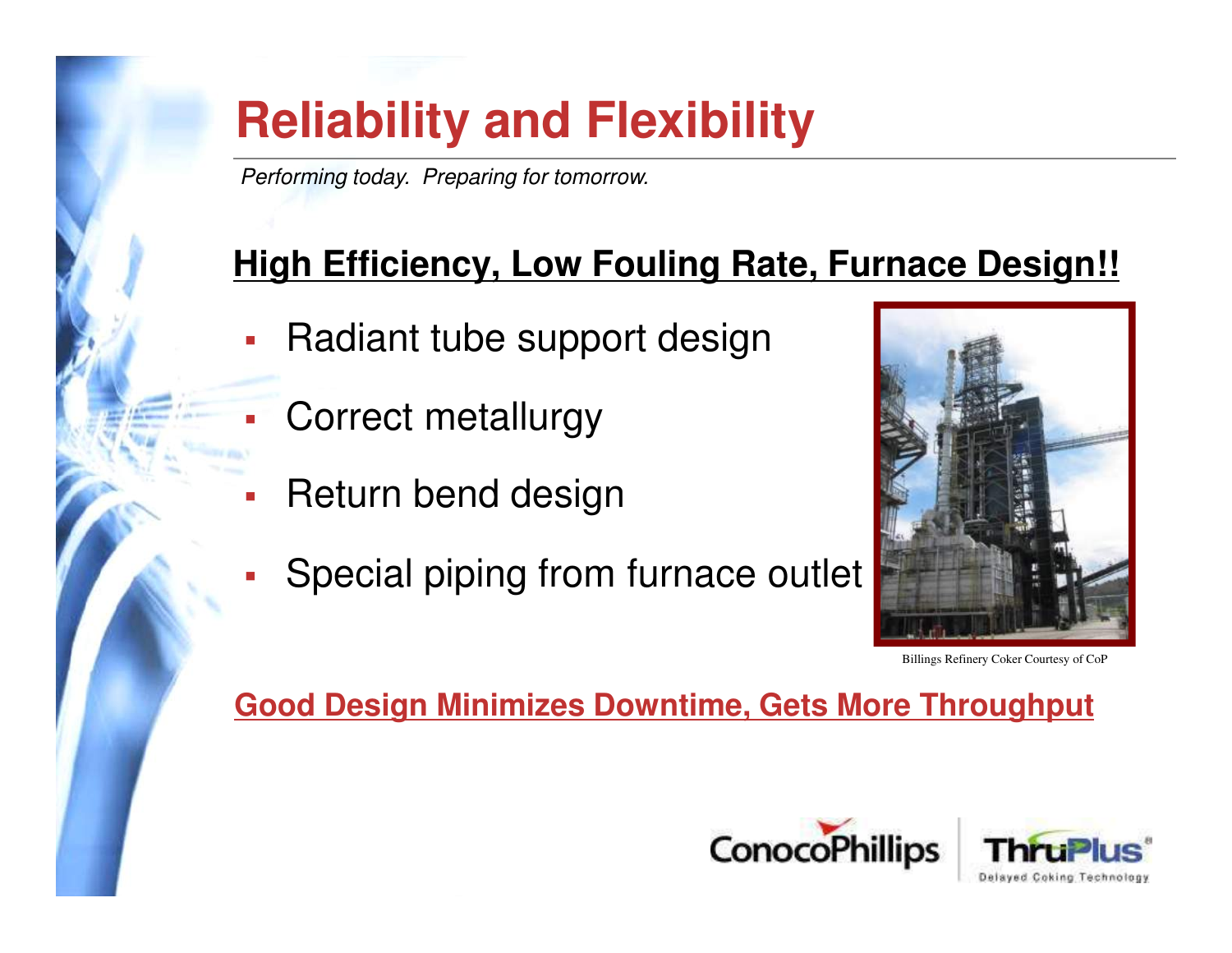Performing today. Preparing for tomorrow.

### **Coke Drum Design**

- Achieved long drum life
	- ▬Design for 7000 drum cycles
	- ▬Expect 9000+
- Consider drum fatigue
	- ▬ $-$  Stress due to drum cycle
	- ▬Circumferential weld
	- ▬ $-$  Skirt attachment
- П Achieve bulge resistance
- П Minimize maintenance cost



http://www.coking.com/Vendor/AS/mvc-256s.jpg



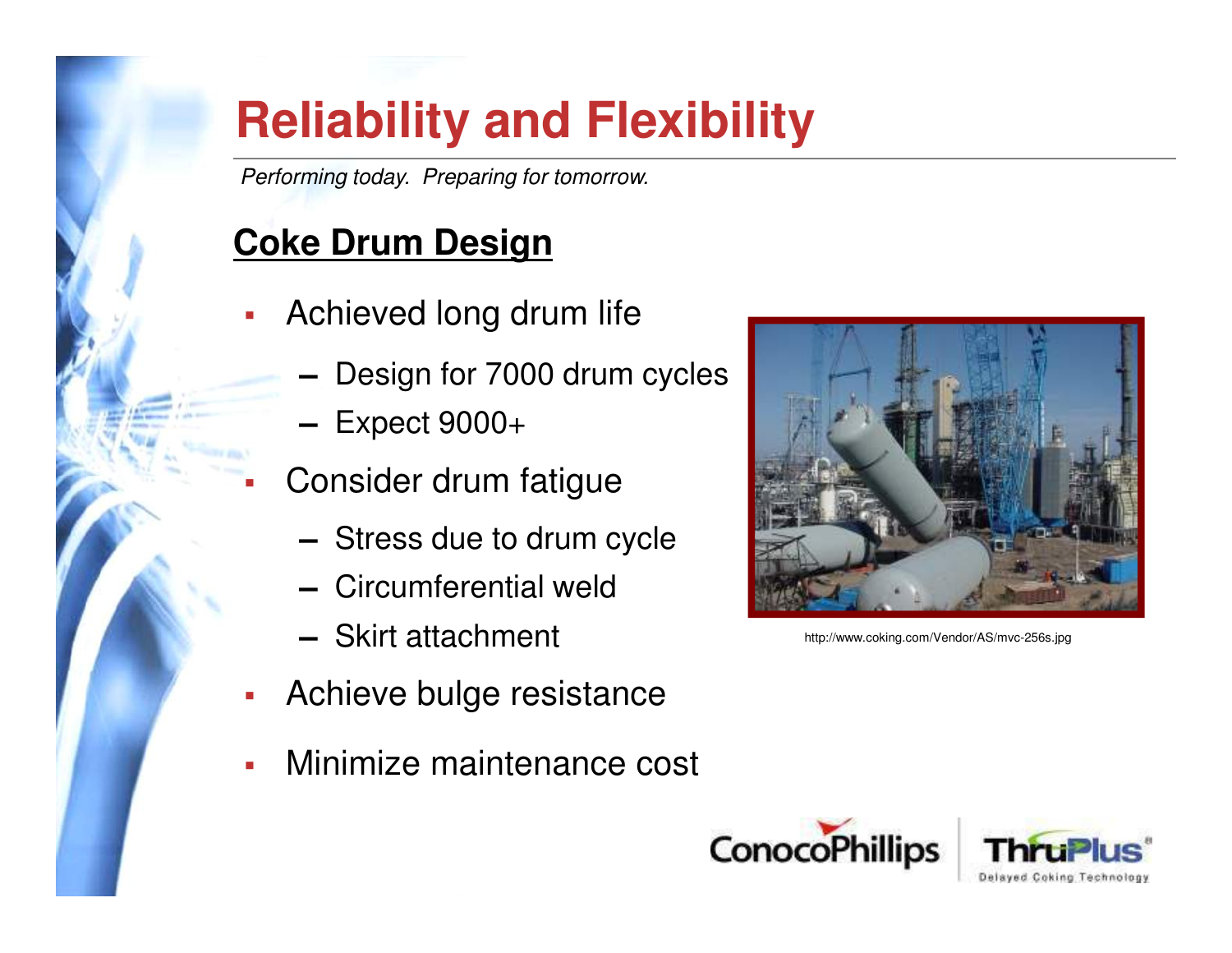Performing today. Preparing for tomorrow.

#### **Coke Handling System**

- Design coke handling system to never slow down process operation
	- <mark>— <u>Simple</u></mark>
	- <mark>— <u>Efficient</u></mark>
	- <mark>— <u>Cost effective</u></mark>
	- <mark>— <u>Low maintenance</u></mark>
	- <mark>— <u>Environmentally Friendly</u></mark>



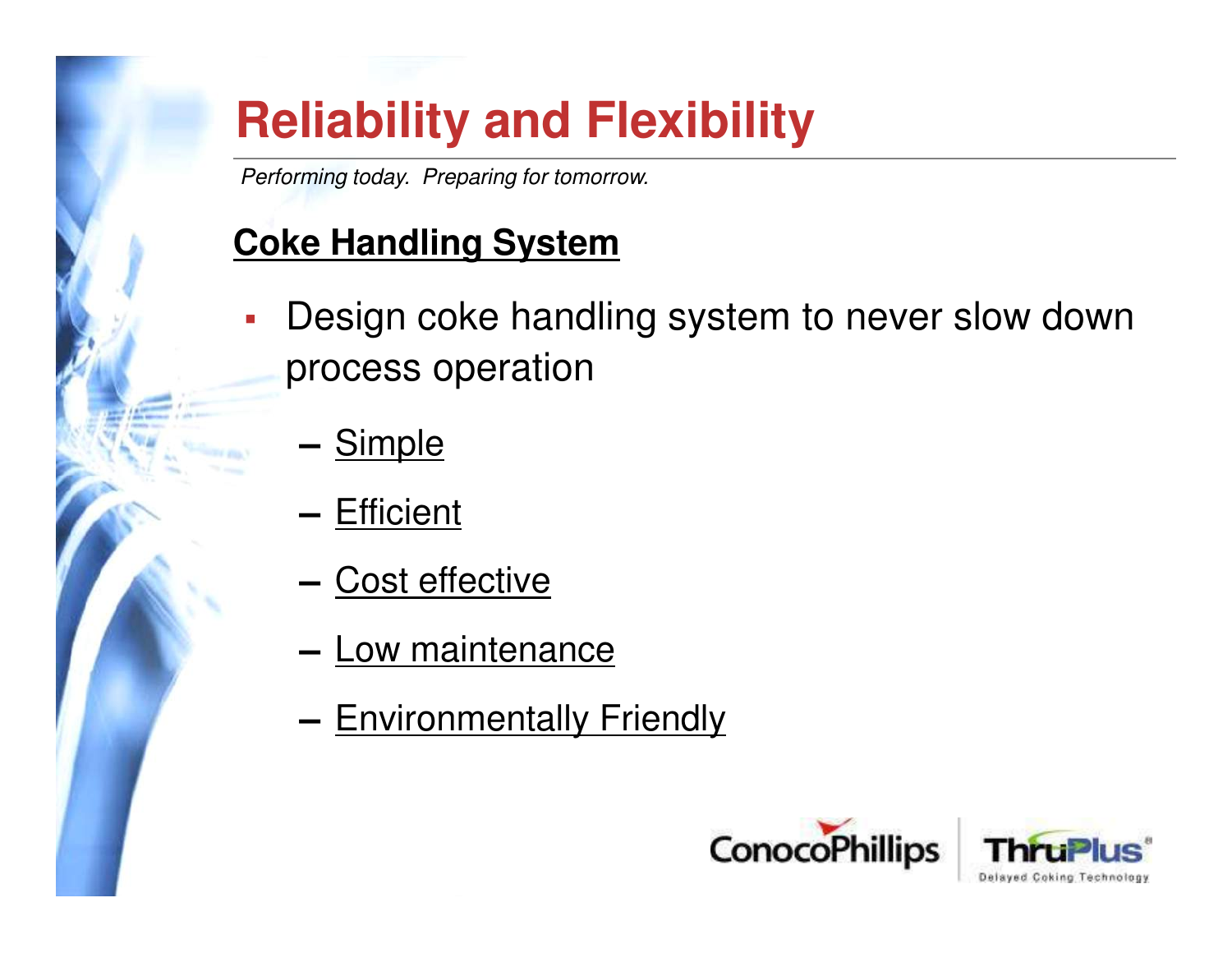Performing today. Preparing for tomorrow.**Coke Handling System**



Delayed Coking Technology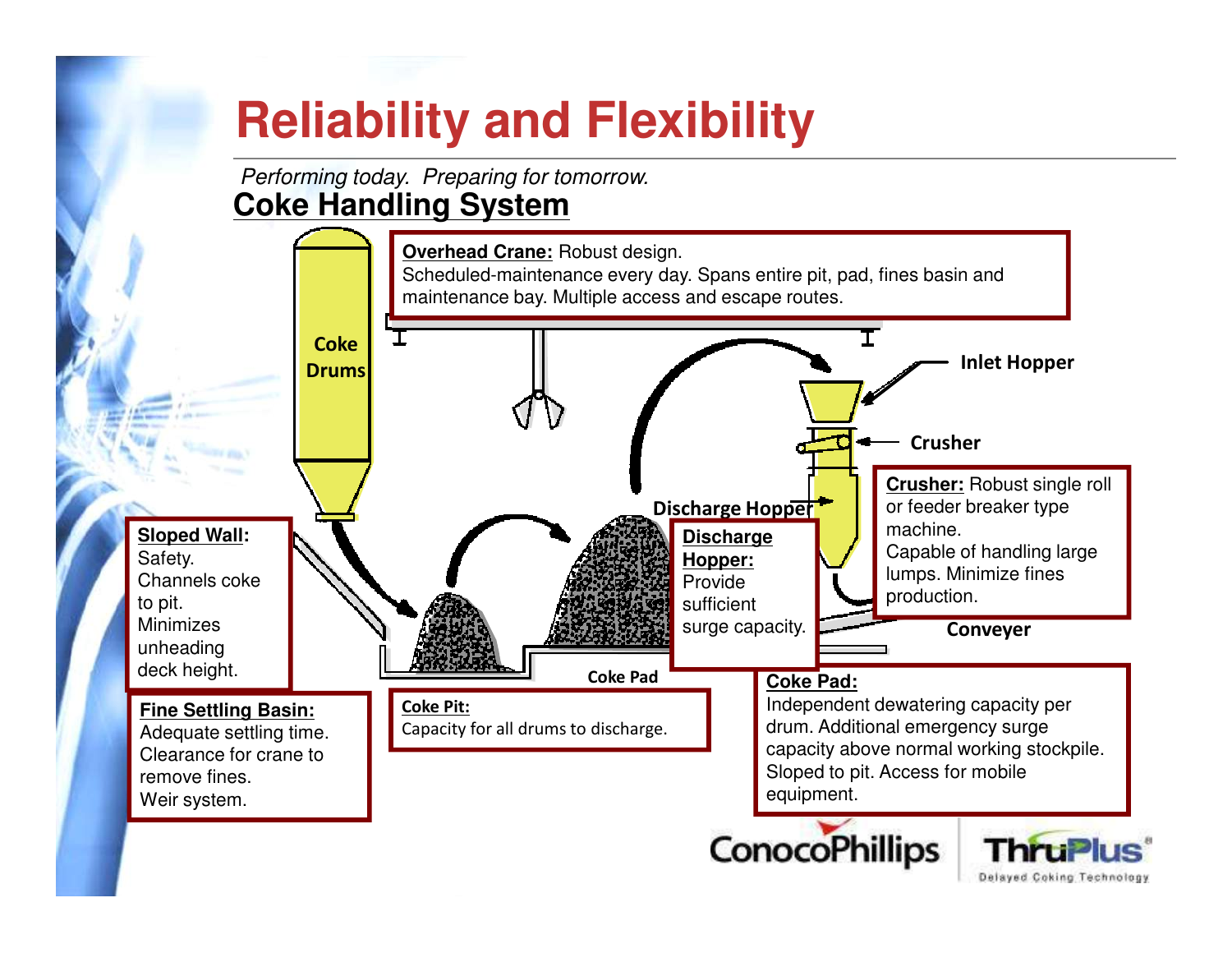Performing today. Preparing for tomorrow.

### **Coke Handling System**

**Robust design ofcoke and water**

**handling system**





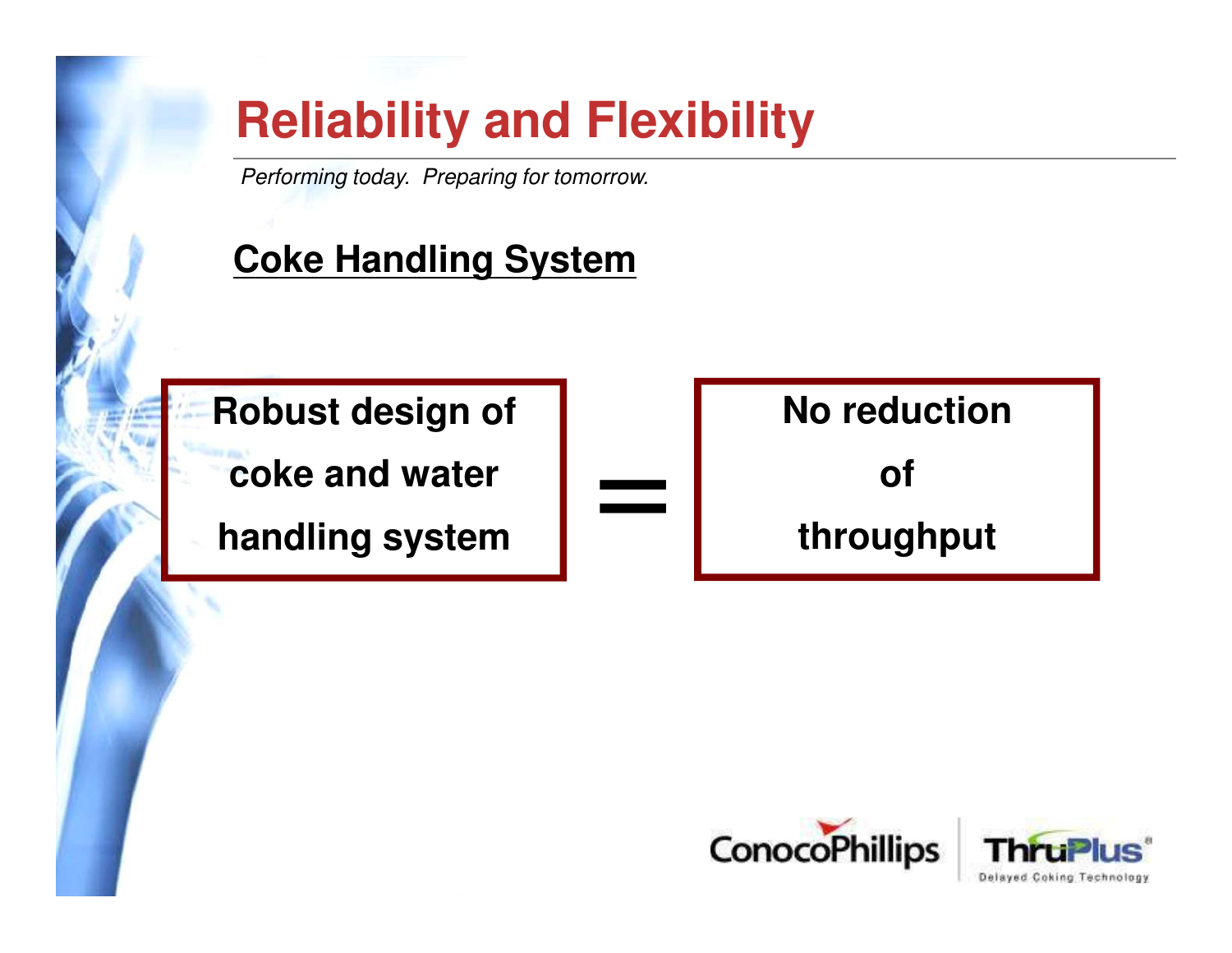Performing today. Preparing for tomorrow.

#### **Must Have Flexible Design**

- Low cost, upside throughput expansioncapability
- Г Must handle variations in feedstockproperties
- Must handle variations in product property targets
- Must handle variations in product yieldtargets
- Ability to utilize distillate recycle technology









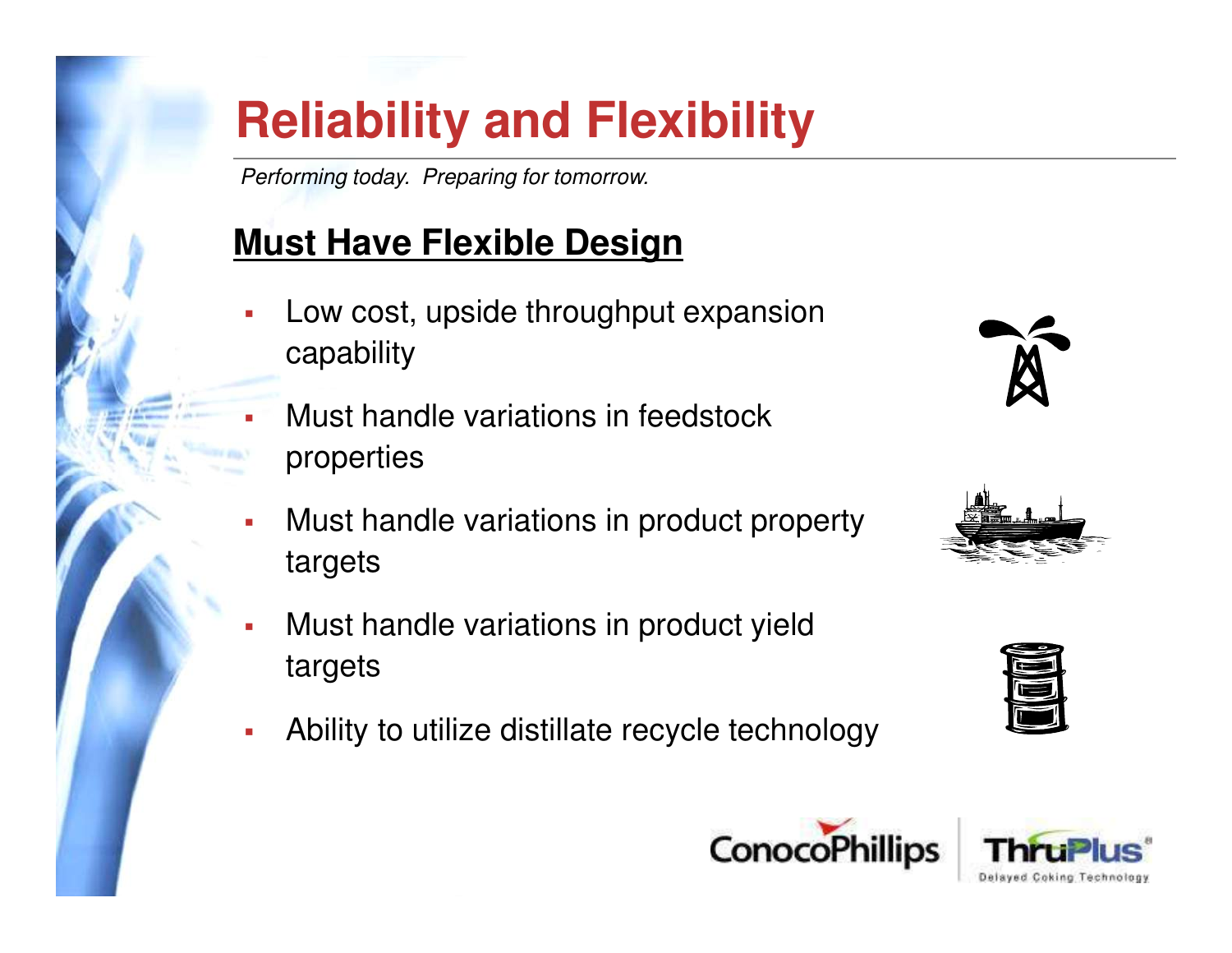Performing today. Preparing for tomorrow.

### **Use of Distillate Recycle in Coker Design**

П Maximizes revenue

П

- Flexibility to shift product distribution
	- ▬ $-$  Toward most valued products
	- $-$  To best utilize processing facilities
	- $-$  To adjust for seasonal operation
	- $-$  For future expansion objectives
- Attractive for new and retrofit coker's



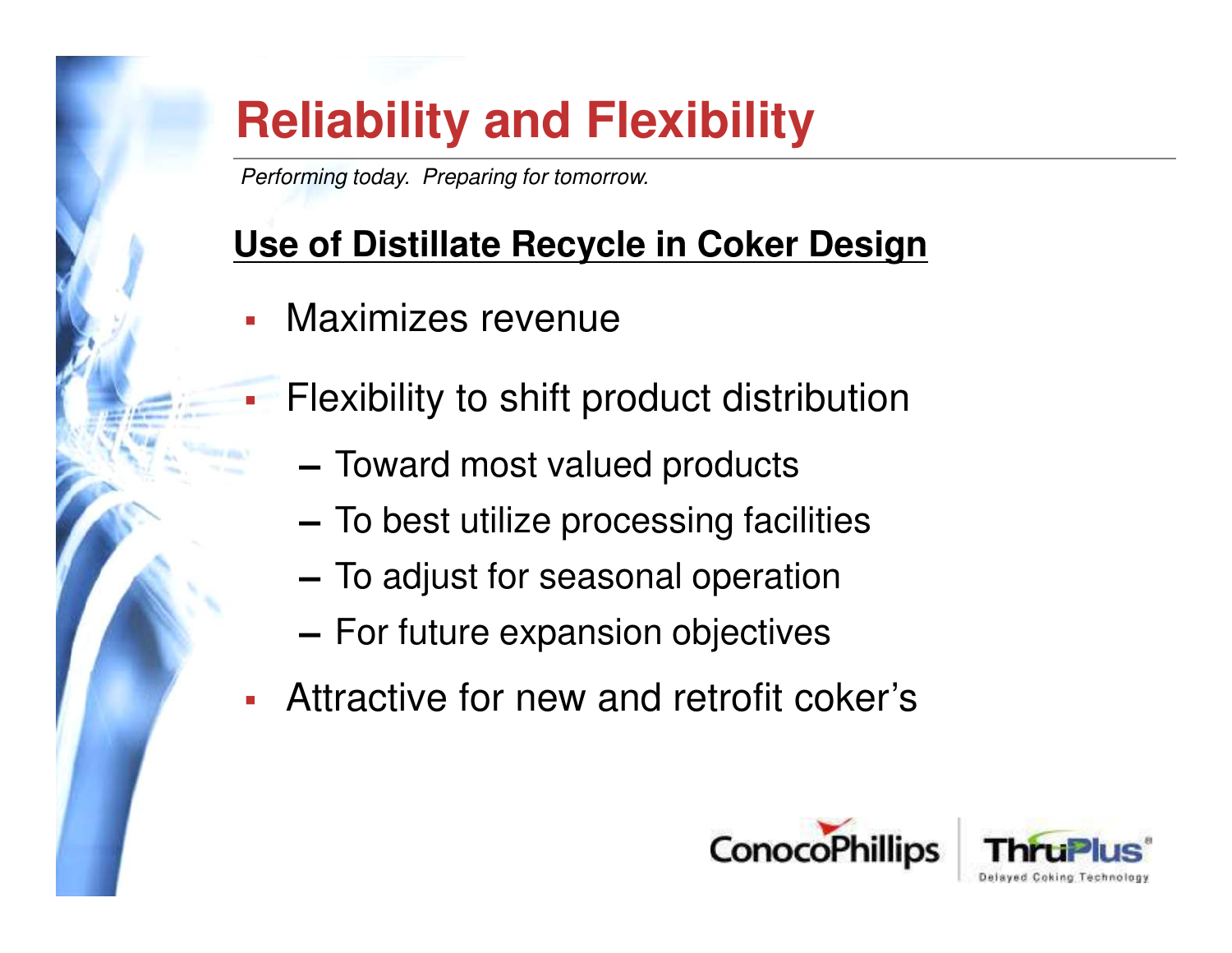Performing today. Preparing for tomorrow.

### **Important Plot Plan Items**

- П Furnace to coke drum distance
	- Spacing between drums
- П Maintenance accessibility
- П Lower project cost

П



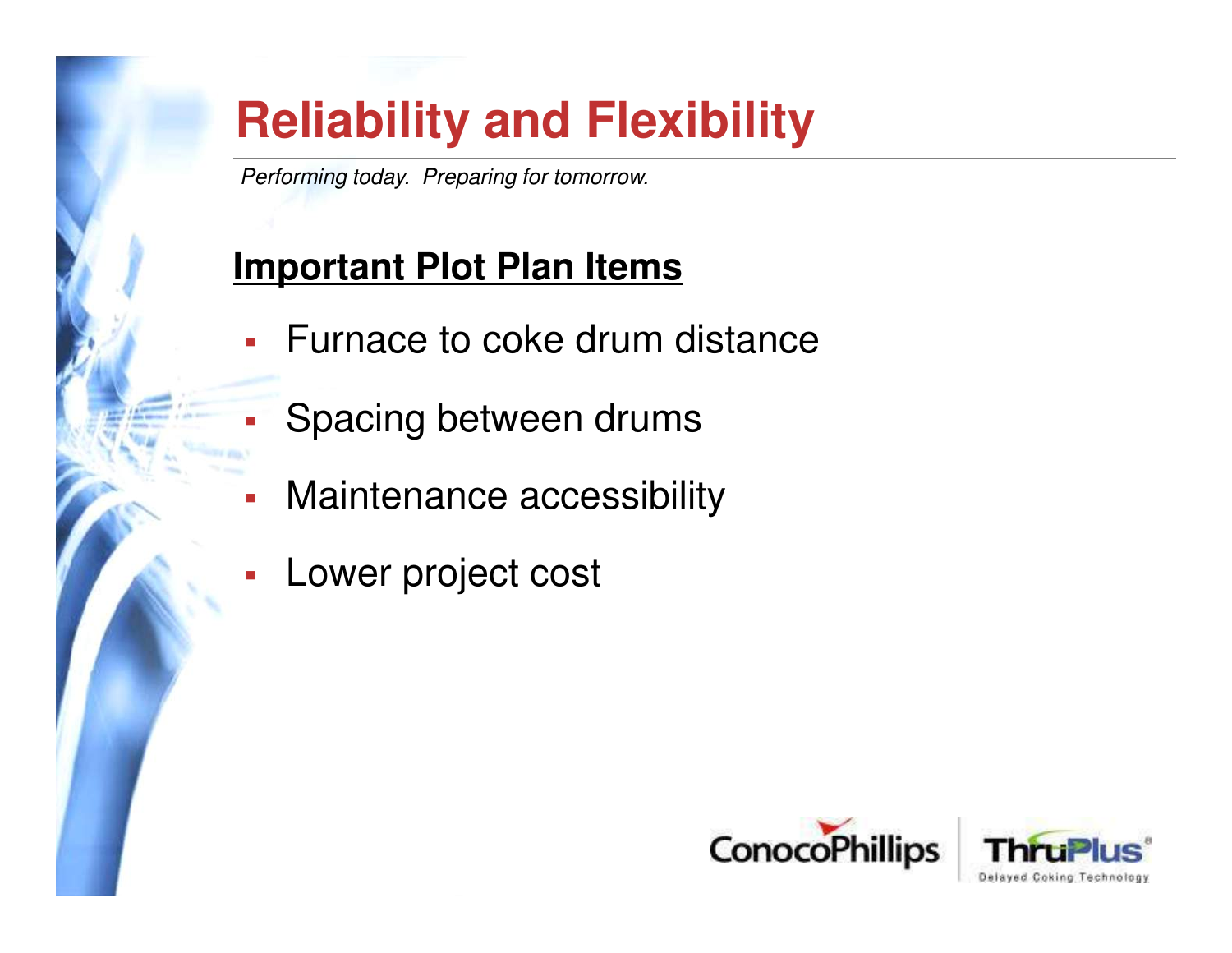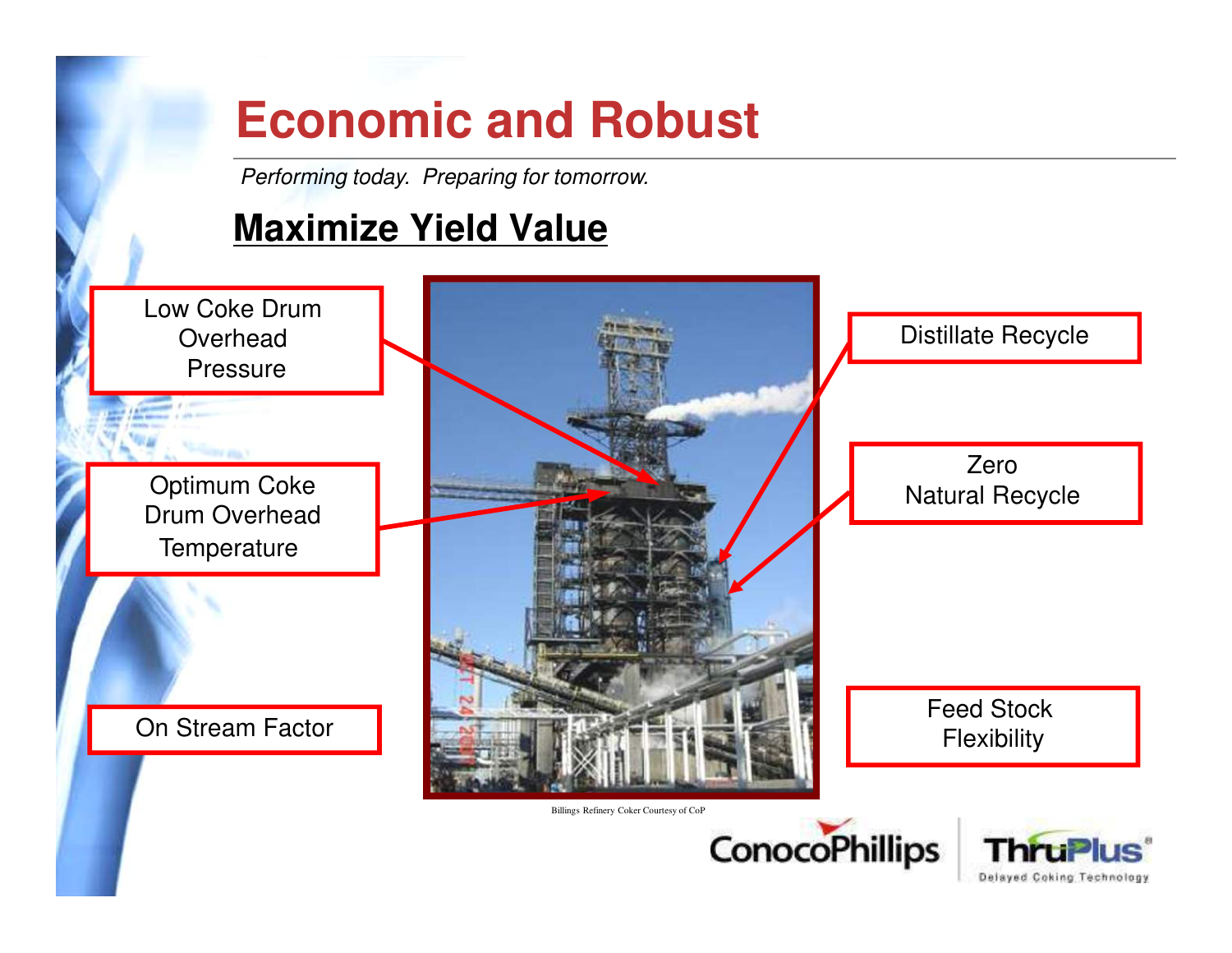Performing today. Preparing for tomorrow.

### **Maximize Yield Value**

- П Design or revamp coker to operate at:
	- ▬ $-$  Low coke drum overhead pressure
	- $-$  Coke drum overhead temperature target
	- ▬ $-$  Target 20 volume % distillate recycle
	- Move toward zero natural recycle
- П **Target to lower coke make and maximizeliquid yields**

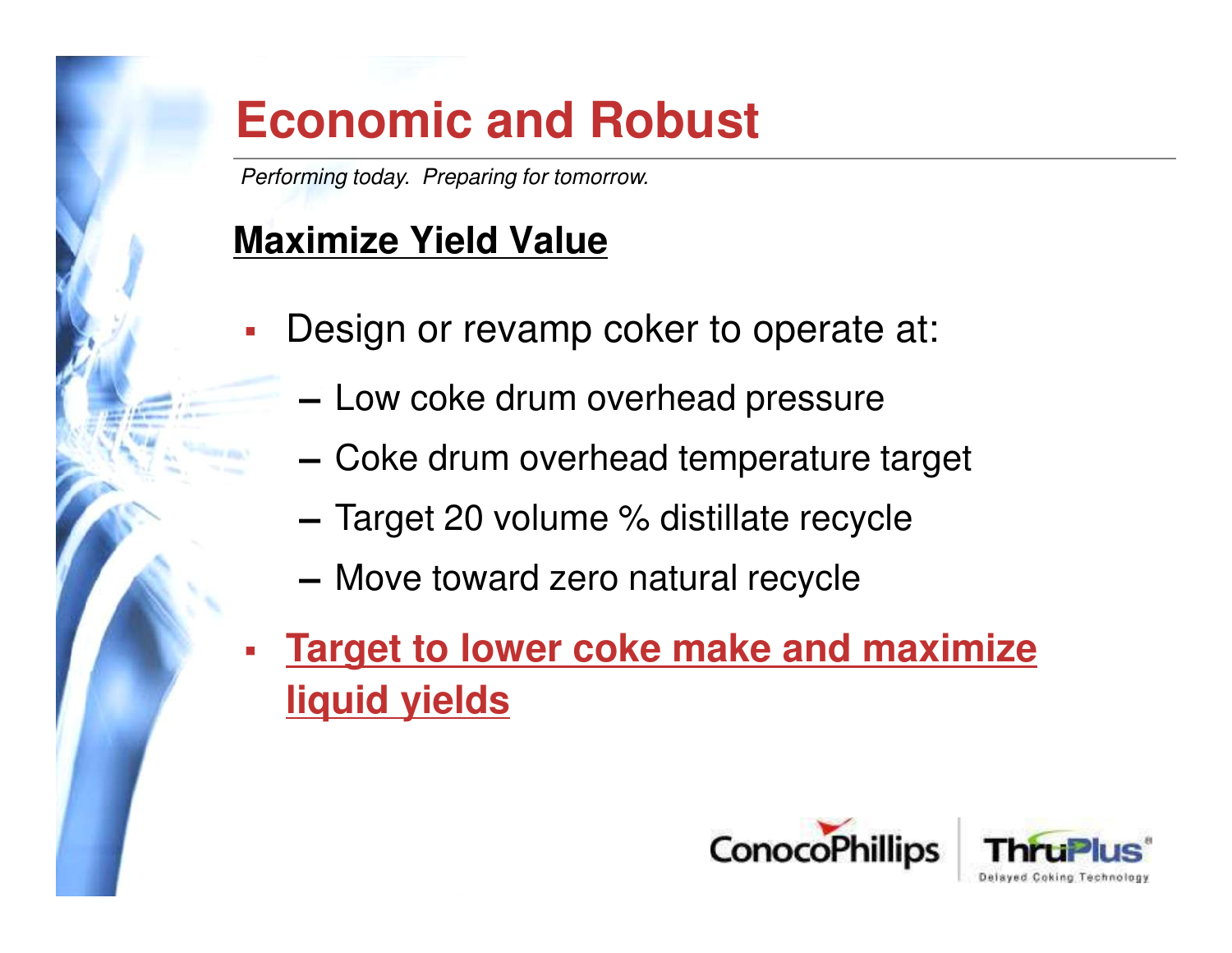Performing today. Preparing for tomorrow.

### **Use 20% Distillate Recycle**

- П Excellent payout
- **Flexibility**

П

- ▬Which liquid yields to maximize
- Future expansion
- Better on-stream factor



Billings Refinery Coker Courtesy of CoP



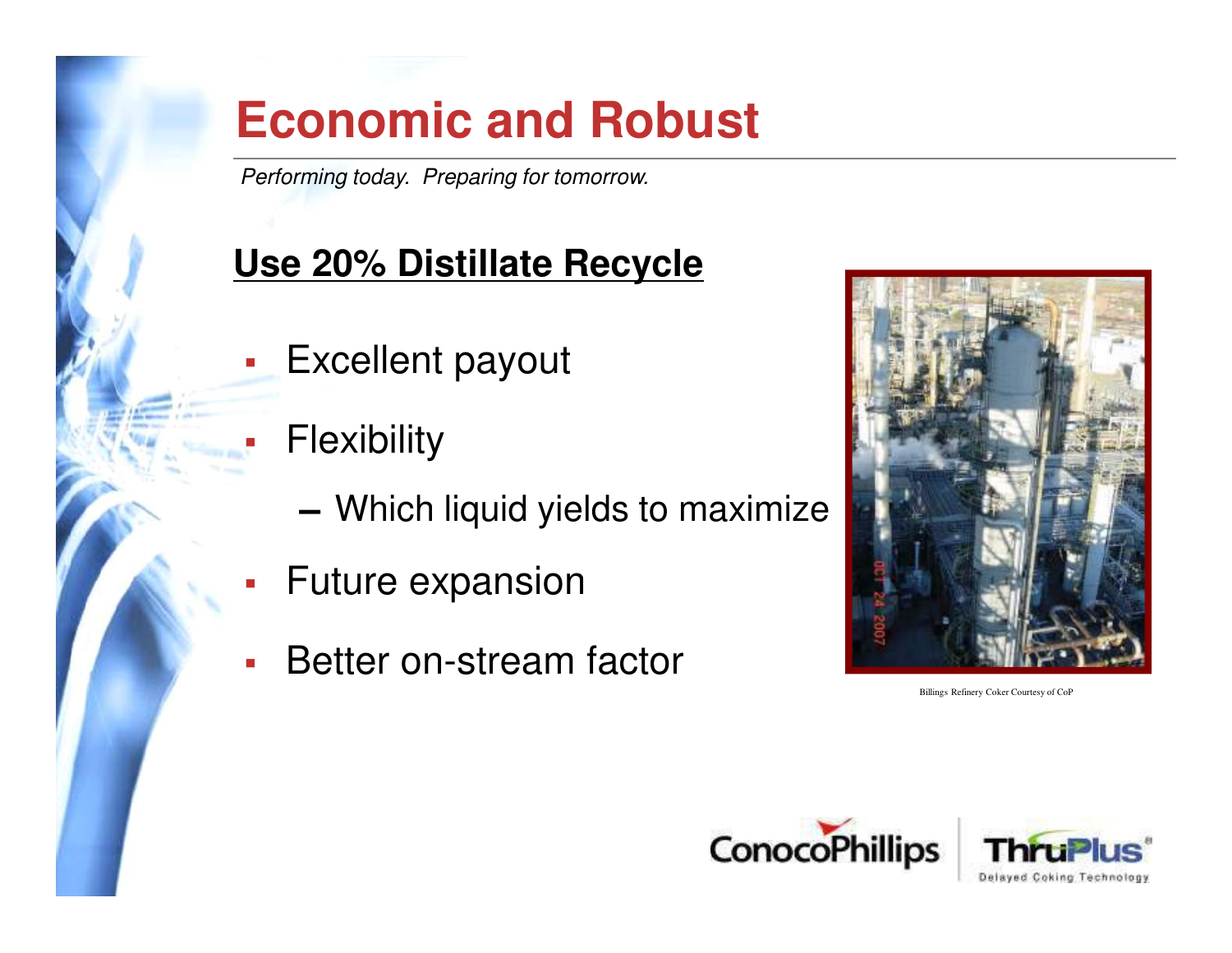Performing today. Preparing for tomorrow.

### **Maximize Yield Value**

П

- Options for flash zone gas oil
	- ▬ $-$  Recycled to extinction in the coker
	- ▬ $-$  Sent back to the vacuum unit
	- ▬ $-$  Feed to another conversion unit
- П Provides large economic advantage



Billings Refinery Coker Courtesy of CoP



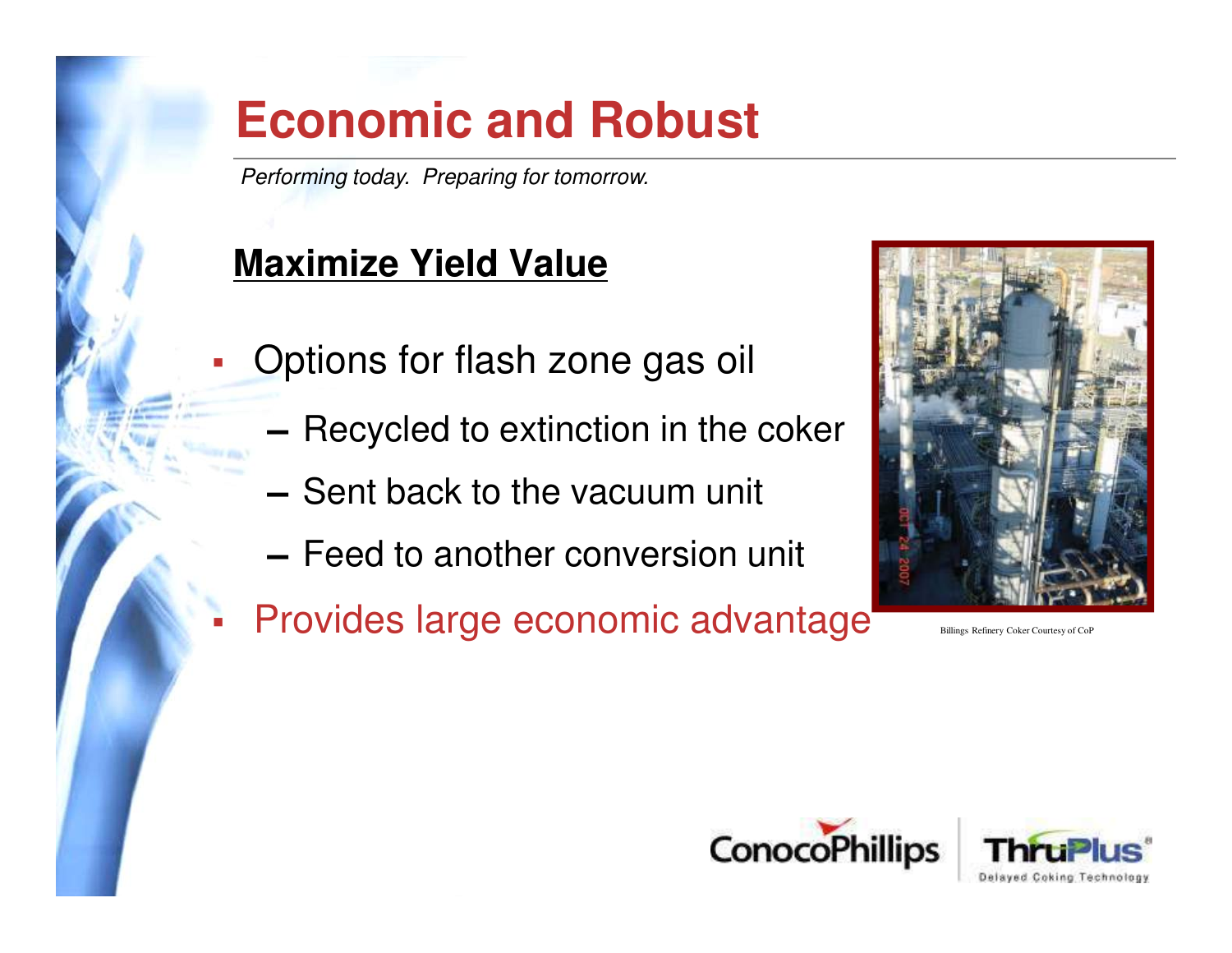Performing today. Preparing for tomorrow.

- П Design to reduce capital cost while maximizing throughput capability
	- н Design for low coke drum cycle time
	- Design to minimize maintenance cost
		- $\blacksquare$  Top quartile interval between turnarounds, months  $($ >72)
- L. Build what you design

П

 $\blacksquare$ Modeling and mechanical walk-downs



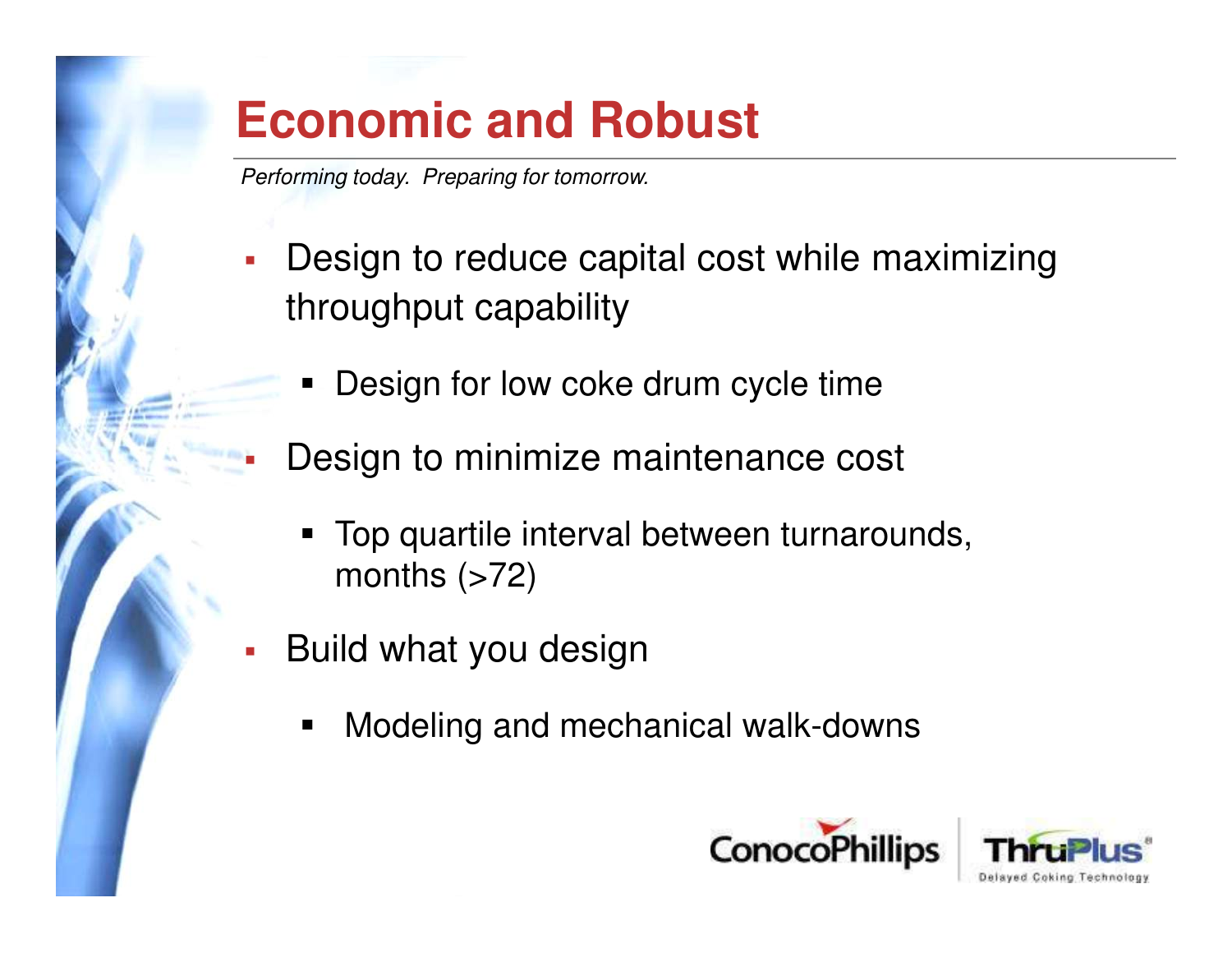Performing today. Preparing for tomorrow.

### **Design Basis is Crucial When Designing**

#### **a Top Quartile Performance Coker!!**



**Developing the Correct Design Basis Can Make a Huge Difference!!**

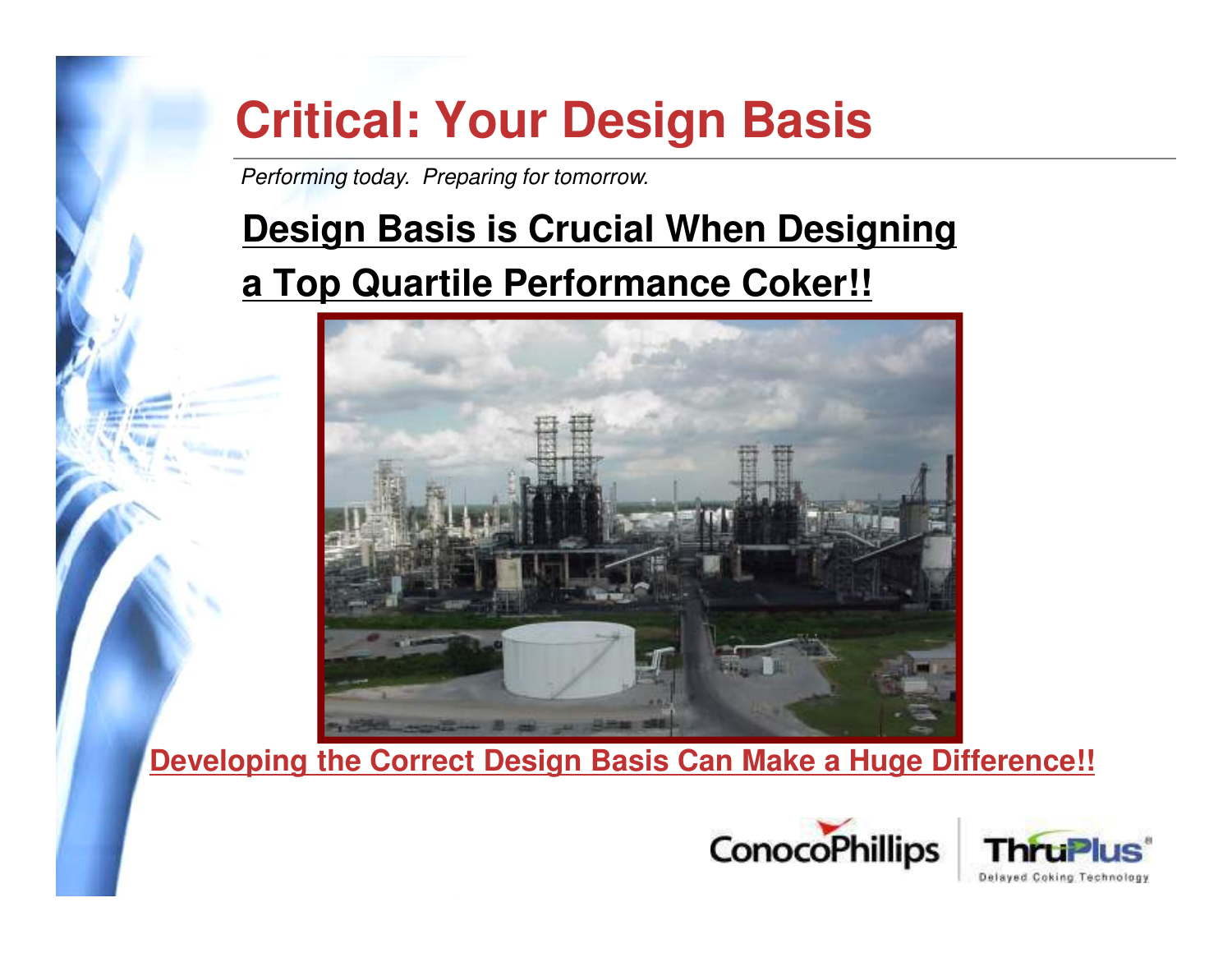Performing today. Preparing for tomorrow.

### **Design Basis is Crucial When Designing a Top Quartile Performance Coker!!**

**The decisions made duringthe earliest stages of the project have the biggest effectat reducing project cost andmeeting project objectives**



**Good Technical Support is Key to Forming the Correct Design Basis!!**

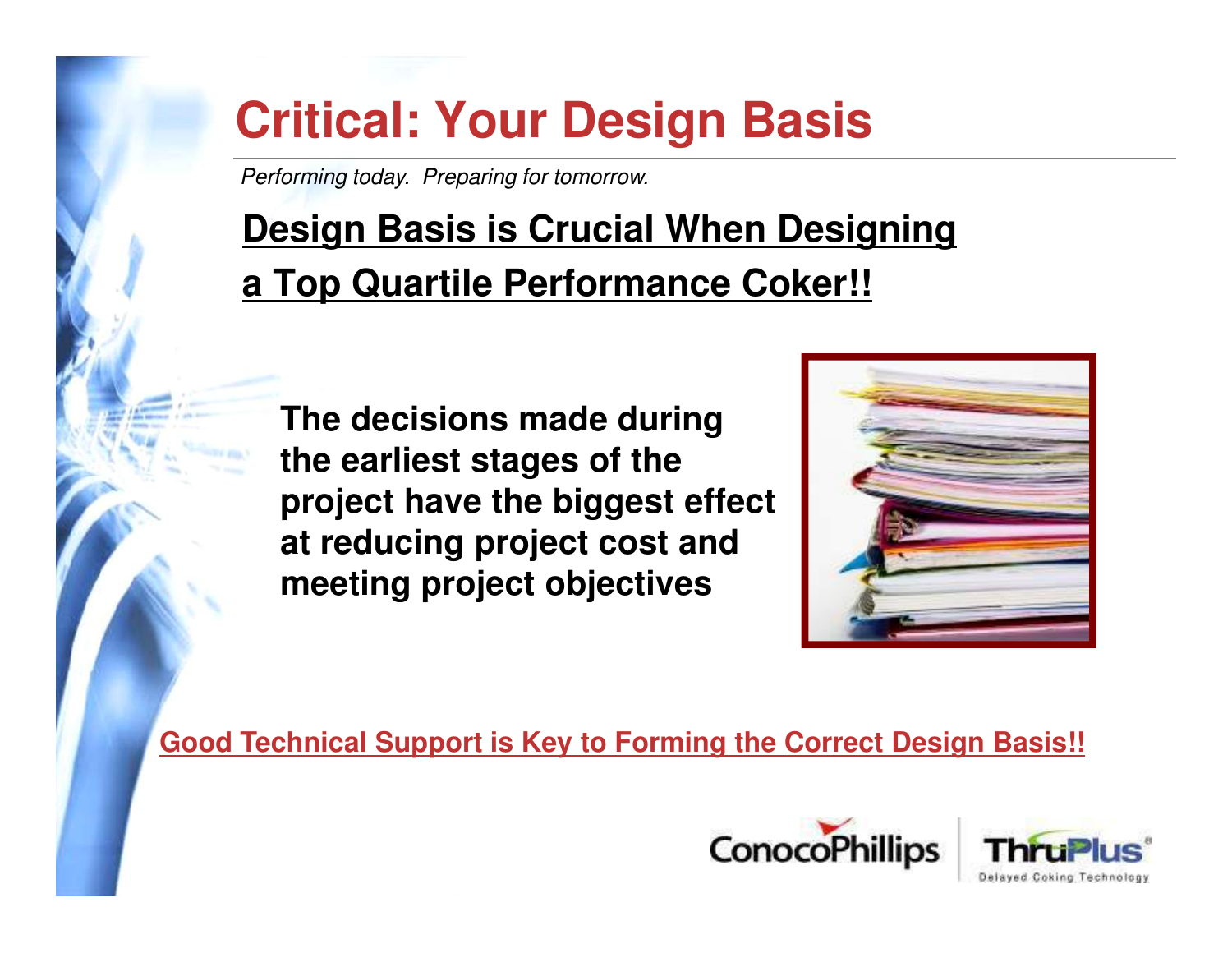Performing today. Preparing for tomorrow.

#### **Early Project Decisions Impact All Areas of Project!!**

- П Safety results
- L Environmental impact
- П Energy efficiency
- П Reliability and flexibility
- П Short and long term economics

**Success Depends on Getting A Good Design Basis Set Early In The Project!!**

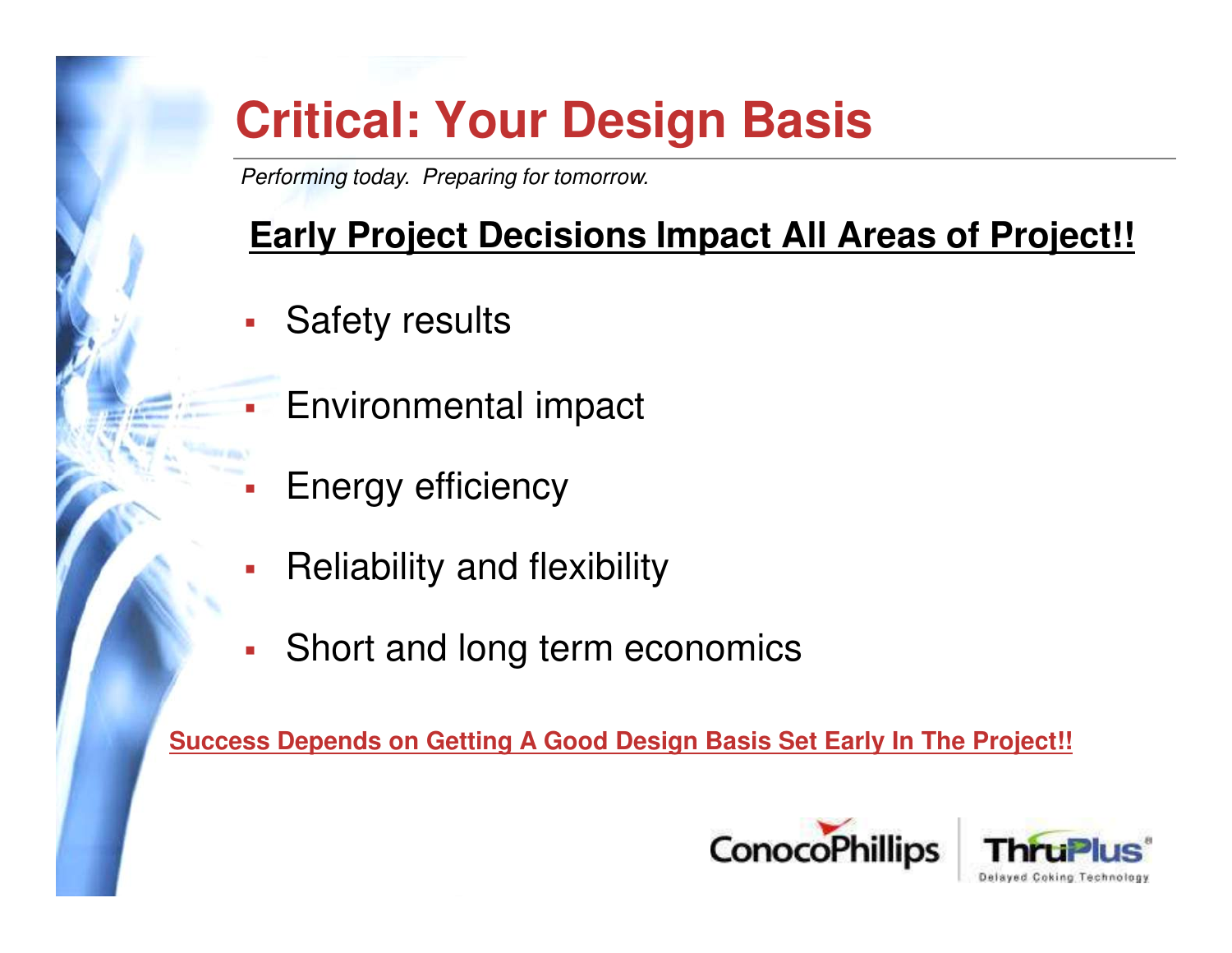Performing today. Preparing for tomorrow.

### **Consider Two Design Cases**

- П Bracket intended operation
	- П Case 1 sets liquid sizing requirements
	- н Case 2 sets coke handling sizing requirements
- П Allow for recycling different cuts if needed
- П Seasonal and future operation



Billings Refinery Coker Courtesy of CoP



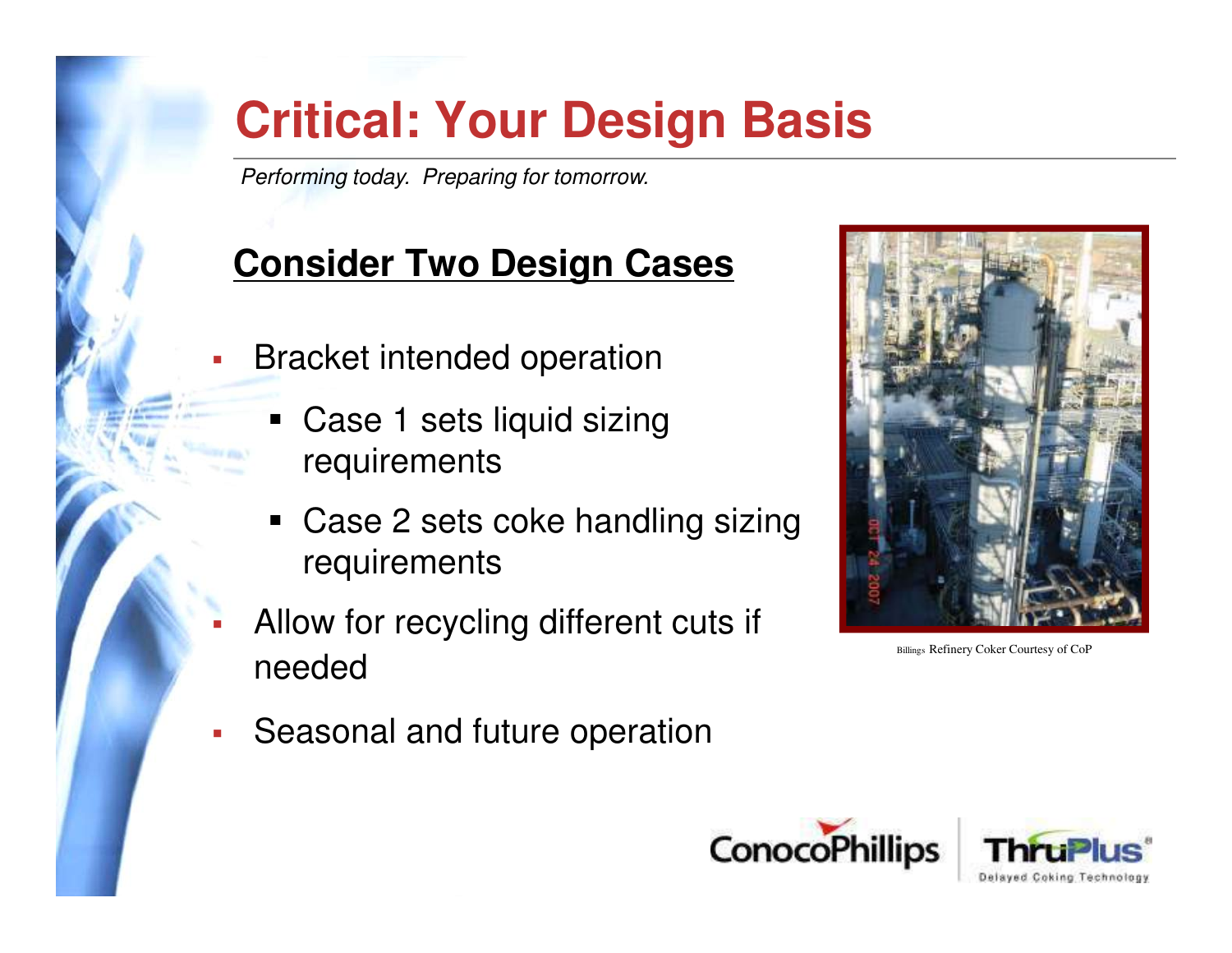Performing today. Preparing for tomorrow.

### **Have You Done Your Homework?**

- $\overline{\phantom{a}}$ Most need support!
- $\mathcal{L}_{\mathcal{A}}$ Get good help early!!

**Only students that do their homework correctly and efficiently at the beginning of the project reach the Top Quartile**